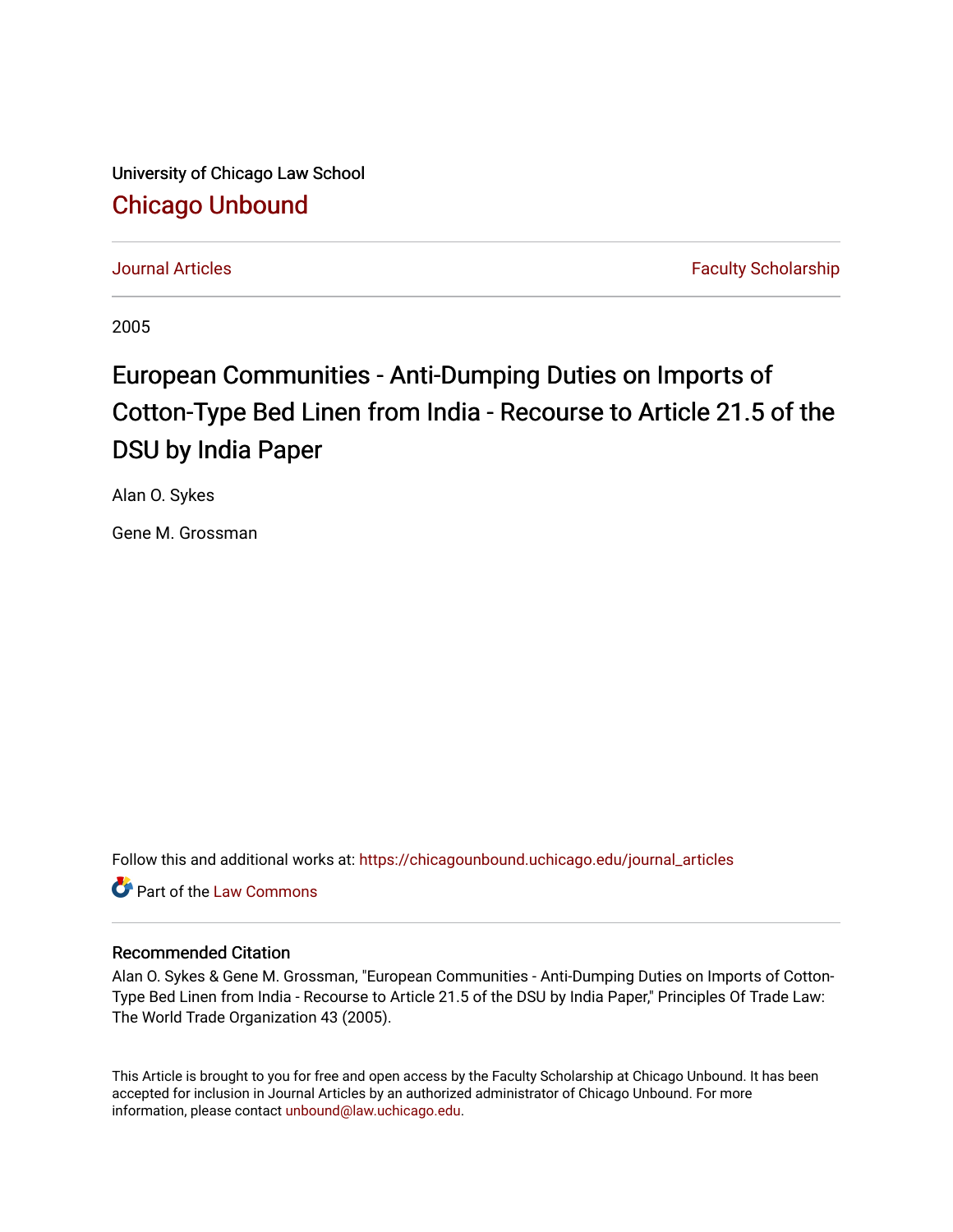# **European Communities - Anti-Dumping Duties on Imports of Cotton-Type Bed Linen from India**

# **Recourse to Article 21.5 of the DSU by India-**

**Gene M.** Grossman Princeton University

**and**

# **Alan 0. Sykes** University of Chicago

#### **1. Introduction**

This paper addresses the dispute brought to the World Trade Organization (WTO) by India concerning antidumping duties imposed **by** the European Communities (EC) on cotton-type bed linen. An earlier complaint brought by India challenged the antidumping duties on a number of points, including the EC practice of "zeroing" for the computation of dumping margins (which had the effiect of assigning a negative dumping margin a weight of 7ero when computing a weighted average dumping margin).' India prevailed in that dispute,' and the EC responded with Council Regulation (EC) No. 1644/2001, amending the original antidumping measure on bed linen from India. India was of the view that the amended measure did not comply with EC obligations under the WTO Antidumping Agreement, and brought the proceeding under Article 21.5 of the DSU that is the subject of this paper.

 $\sim 10^{-10}$ 

المتحدث والمتعارف والمتحدث

**<sup>,</sup>** This paper was prepared for the American Law Institute project on "The Principles or WTO Law.~ We thank Kathy Spier for thoughtful assistance.

**I** The decision in the earlier proceeding is the subject of an earlier paper in this series. **See** Janow and Slaiger **(2003).**

<sup>&</sup>lt;sup>2</sup> See European Communities - Anti-Dumping Duties on Imports of Cotton- lype Bed Linen from India, WT/DSI4I/AB!R, adopted March 12, 2001.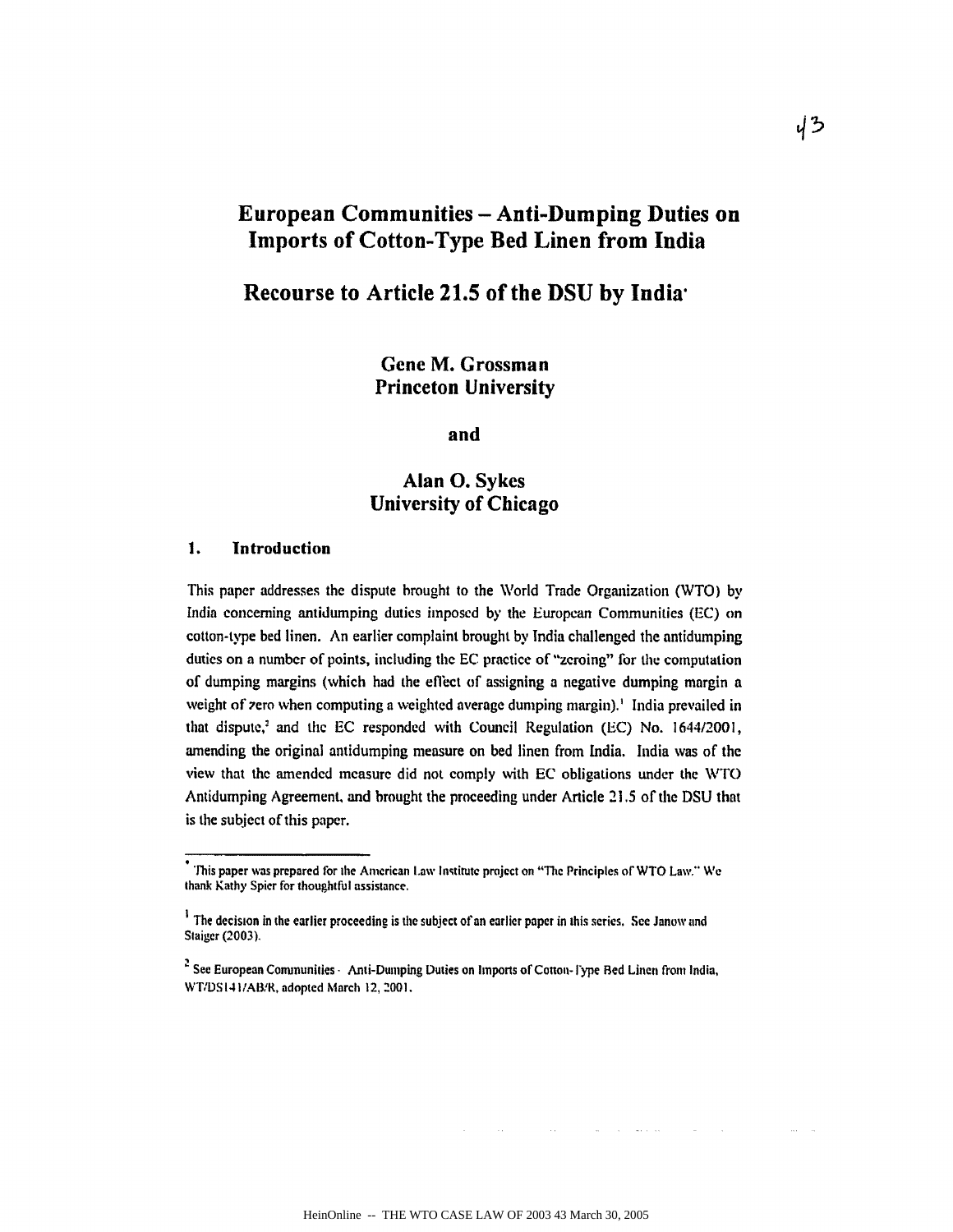Several issues were raised before the Article **21.5** panel, but only three issues reached the Appellate Body. First, India argued that although the **EC** had corrected the "zeroing" problem, it had failed to ensure that injury attributable to "other factors" had not wrongly been attributed to dumped imports, in violation of Article **3** of the Antidumping Agreement. Second, India argued that in conducting its revised injury analysis, the **EC** violated Article **3** when it presumed that all imports from exporters not individually investigated were "dumped," even though **53%** of the imports from exporters that were individually investigated were found not to have been dumped once the "zeroing" method of calculation was abandoned. Finally, India argued that the **EC** had not properly considered certain factors bearing on injury that it was required to consider under Article **3.**

The Appellate Body ruled in favor of the **EC** on the first issue, holding that it had been resolved definitively in the original proceeding. It ruled in favor of India on the second issue, however, concluding that imports from producers not individually investigated could not be presumed to be dumped for purposes of injury analysis when some of the individually investigated exporters were not dumping. On the third issue, the Appellate Body upheld the finding against India **by** the panel, defrerring to its resolution of what the Appellate Body considered an essentially factual issue.

From a legal perspective, the Appellate Body's decision on the first issue raises some interesting questions about the proper scope of *resjudicata,* issue preclusion and waiver in WTO jurisprudence, but provides few answers. The case breaks new ground with respect to the second issue noted above as well, and we quibble somewhat with the Appellate Body's legal and logical reasoning there. Finally, the Appellate Body's deference to the panel on the third issue seems appropriate as best we can determine.

From an economic perspective, **we** find the procedural issue to **be** an interesting one. Little analytical work has been done **by** economists on the proper scope of *resjudicata* and the related notions of issue preclusion and waiver. We develop some simple points about these issues below, which provide some basis for questioning the refusal of the compliance panel to entertain India's arguments on "non-attribution." Regarding the second issue, the antidumping laws make so little economic sense in general that it is difficult to offer any guidance as to their "proper" administration. The ruling in favor of India on the presumption of dumping issue seems reasonable from a statistical standpoint,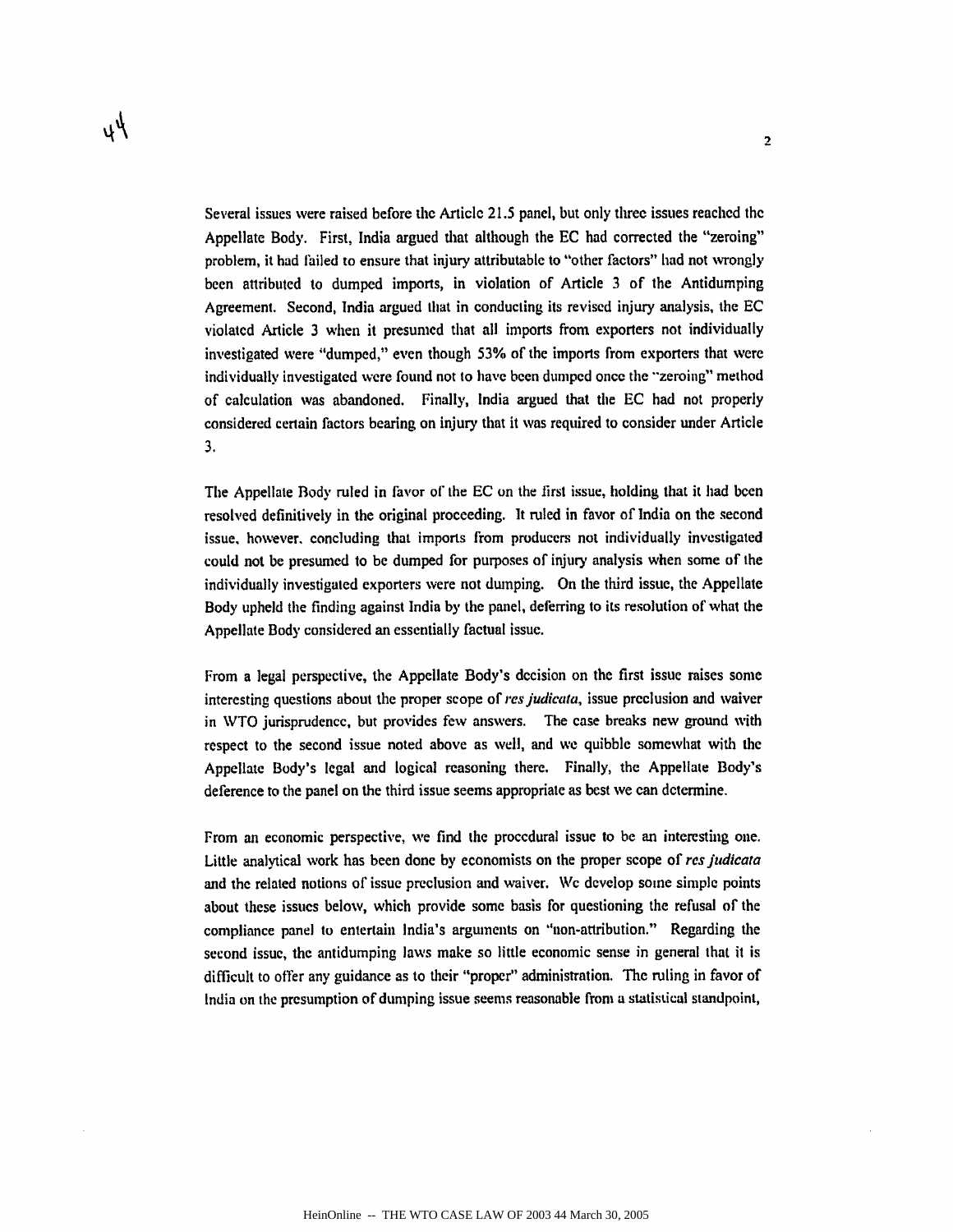however, although it may in the end prove **a** pyrrhic victory since the material injury standard in the antidumping arena is both a low and elastic threshold. The **EC** may well **be** able to reimpose the duties simply **by** rephrasing its injury analysis. Finally, the Appellate Body's deference to the factual conclusion of the panel on the third issue raises no economic issues of note.

We lay out the legal issues and their resolution **by** fhe panel and the Appellate Body in Section 2. Section 3 offers a critical analysis of the case from a law and economics perspective.

### **2. Factual and Legal Issues and Their Disposition**

2.1 Non-Attribution of Injury Caused **by** "Other Factors"

Article 3.5 of the Antidumping Agreement provides that investigating authorities must "examine any known factors other than the dumped imports **which** at the same time are injuring the domestic industry, and the injuries caused **by** these other factors must not **be** attributed to the dumped imports." In the original proceeding, India challenged the EC's duties, *inter alia*, on the grounds that the EC had failed to ensure that injury attributable to "other factors" was not attributed to dumped imports from India, although it did not pursue the issue very actively. **The** original panel dismissed the one substantive point raised **by** India under this rubric, and otherwise said that India had failed to make out a prima facie case on the issue. That finding was not appealed.

The **EC** did not conduct a new analysis of "other factors" as part of its revised injury analysis when it promulgated Regulation No. 1644/2001, and had simply relied on its previous discussion of the matter. India then argued again that the **EC** had failed to ensure that injury caused to "other fhctors" was not attributed to dumped imports. In particular, it pointed to various "other factors" that **had** not **been a** subject of discussion before the original panel, including rising input costs for European firms and the failure of output prices in the **EC** to keep **up** with inflation.

*The* **EC** requested a preliminary niling from the panel to the effect that such matters could not **be** raised in an Article **21.5** proceeding. and the panel agreed: "To rule on this aspect of India's claim under Article **3.5** in this proceeding would **be** to allow India a second chance to prevail on a claim which it raised, but did not pursue, in the original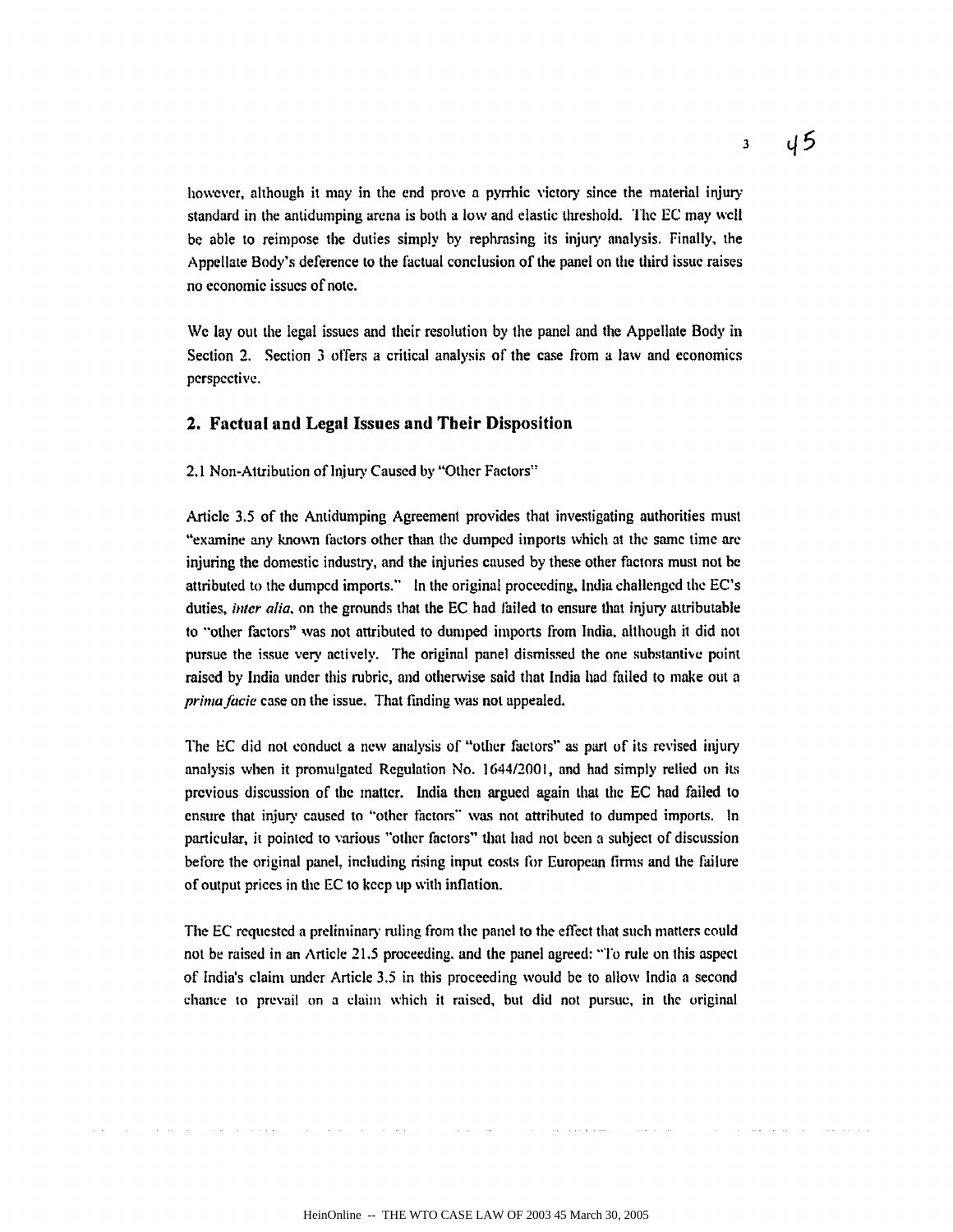proceeding. We cannot conclude that such a result is required **by** Article 21.5 of **the DSU,** or any other provision. The possibility for manipulative or abusive litigation tactics that would be opened by allowing Members an opportunity to obtain a ruling in an r,-rticle 21.5 proceeding that they could have sought and obtained in the original dispute would, in our view, be inestimably harmful to the effective operation of **the** dispute settlement system. $<sup>3</sup>$  Although the panel did not use these terms, its reasoning invokes</sup> notions of res judicata, issue preclusion and waiver.

The Appellate Body affirmed the panel's ruling on this issue. In doing so, it emphasized that new claims *can* at times be raised before an Article 21.5 panel. The purpose of such panels is to review the WTO consistency **of** measures taken to comply with prior rulings. Many such measures will differ significantly from the measures originally challenged, and may be inconsistent with WTO obligations in ways that the original measures were not. **New** inconsistencies of **that** sort are the proper subject of discussion before an Article 21.5 panel. But "[hlere, India did not raise a **new** claim before the Article 21.5 panel; rather, India reasserted in the Article 21.5 proceedings the *same* claim that it had raised before the *original* panel in respect of a component of the implementation measure which was the same as the original measure. The *same* claim was dismissed **by** the original panel, and India did not appeal that finding."<sup>4</sup> The Appellate Body went on to hold that when the original panel report was adopted **by** the **DSB,** it became a final resolution of the dispute on the "other factors" issue.<sup>5</sup>

Like the panel, the Appellate Body relied for its ruling not so much on any treaty text that addresses the issue, but on policy considerations and on its earlier decision reviewing a similar issue that had arisen before the *Shrimp-Turtle* compliance panel. The Appellate Body emphasized that India had raised the "same" claim earlier and lost, and put less emphasis than the panel on the notion that the particular issues raised **by** India could **have** been raised before but were not.

2.2 Injury Due to Exporters Not Individually Investigated

i AB **Rep. 99.**

**<sup>3</sup> Panel Rep 6,43.**

<sup>4</sup> AB Rep. **80.**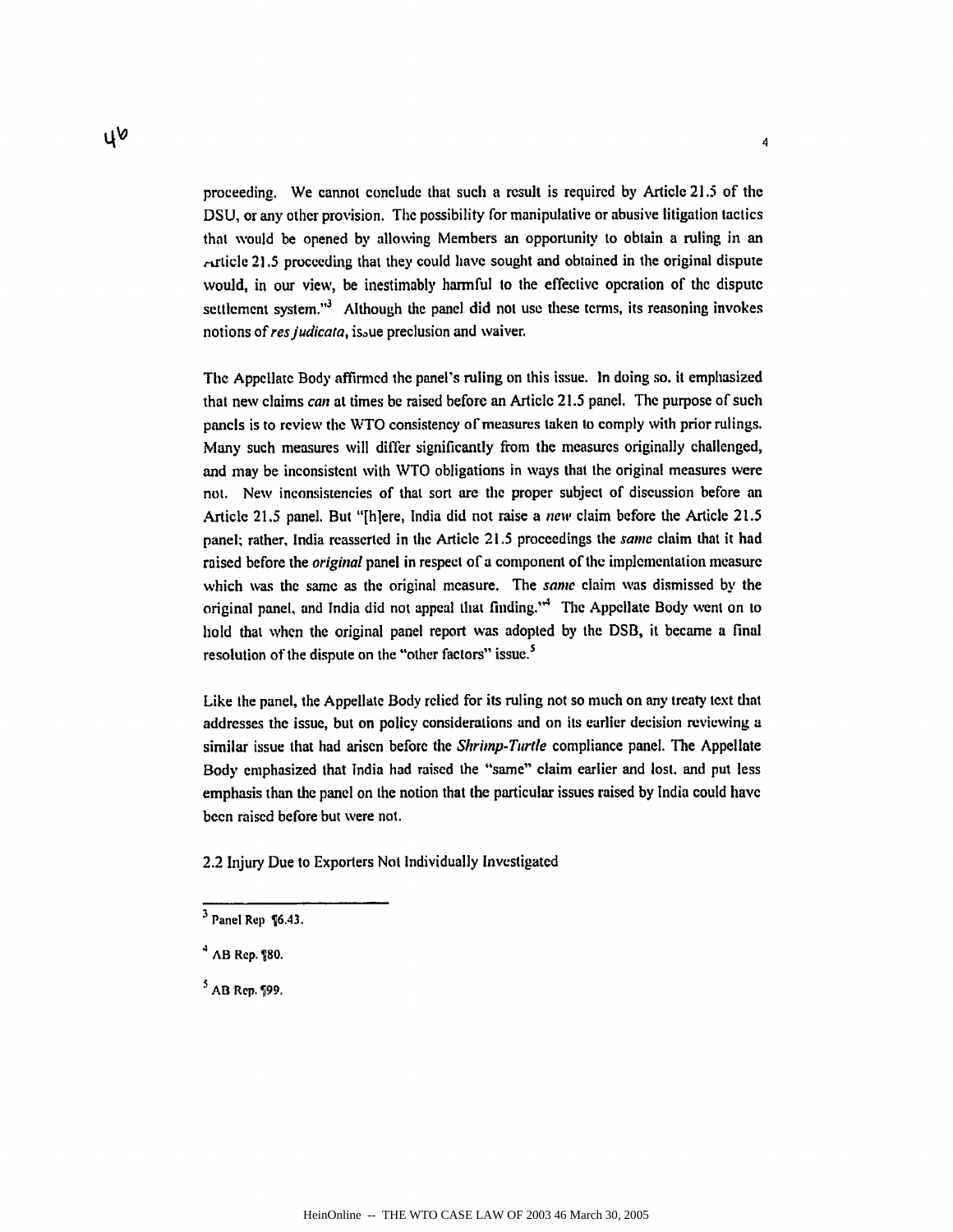**5**

In the second investigation as in the first, the **EC** did not investigate **every** Indian exporter of cotton-type bed linen. Article 6.10 of the Antidumping Agreement allows importing nations to investigate only a sample of **all** exporters in cases where an individual investigation of **all** of them would be "impracticable." Accordingly, the **EC** conducted individual investigations of five of the larger Indian exporters, and applied a weighted average antidumping duty to exports from other exporters as is allowed **by** Article 9.4 of the Antidumping Agreement.

The most important change between the original investigation and the second was **to** eliminate the practice of "zeroing" in the computation of weighted average dumping margins. When zeroing was eliminated, two of the five exporters subject to individual investigation, accounting for **53** percent of the imports from the live individually investigated importers. were found not to be dumping at all. The issue before the compliance panel was how this new finding should afl'cct injury analysis **by** the EC.

Article 3.5 requires that the importing nation establish a causal link between the dumped imports and injury. **In** purporting to establish this link when promulgating Regulation No. 1644/2001, the **EC** assumed that all imports from Indian exporters not individually investigated had been dumped, even though 53 percent of the imports from the exporters individually investigated had not been dumped. India argued that the **EC** thereby violated Article **3.1,** which requires that the determination of injury be based on "positive evidence," including an "objective examination" of the "volume of dumped imports." India argued that the EC should presume that dumping was occurring **by** exporters not individually investigated in the same proportion as imports from exporters who were individually investigated (47 percent). This would suggest a smaller volume of dumped imports than the EC had presumed to **be** present. and might reverse the conclusion that dumped imports were causing material injury.

The EC argued that the presumption of dumping by exporters not investigated individually is permissible under the Antidumping Agreement. Its principal argument was based on Article 9.4 of the Antidumping Agreement, which permits an antidumping duty to be imposed on exporters not individually investigated as long as it does not exceed "the weighted average margin of dumping established with respect to the selected exporters." The **EC** contended that because it is allowed to impose an antidumping duty on those exports, it must also be allowed to consider them "dumped" for purposes of injury analysis. It argued secondly that the group of exporters that it had chosen to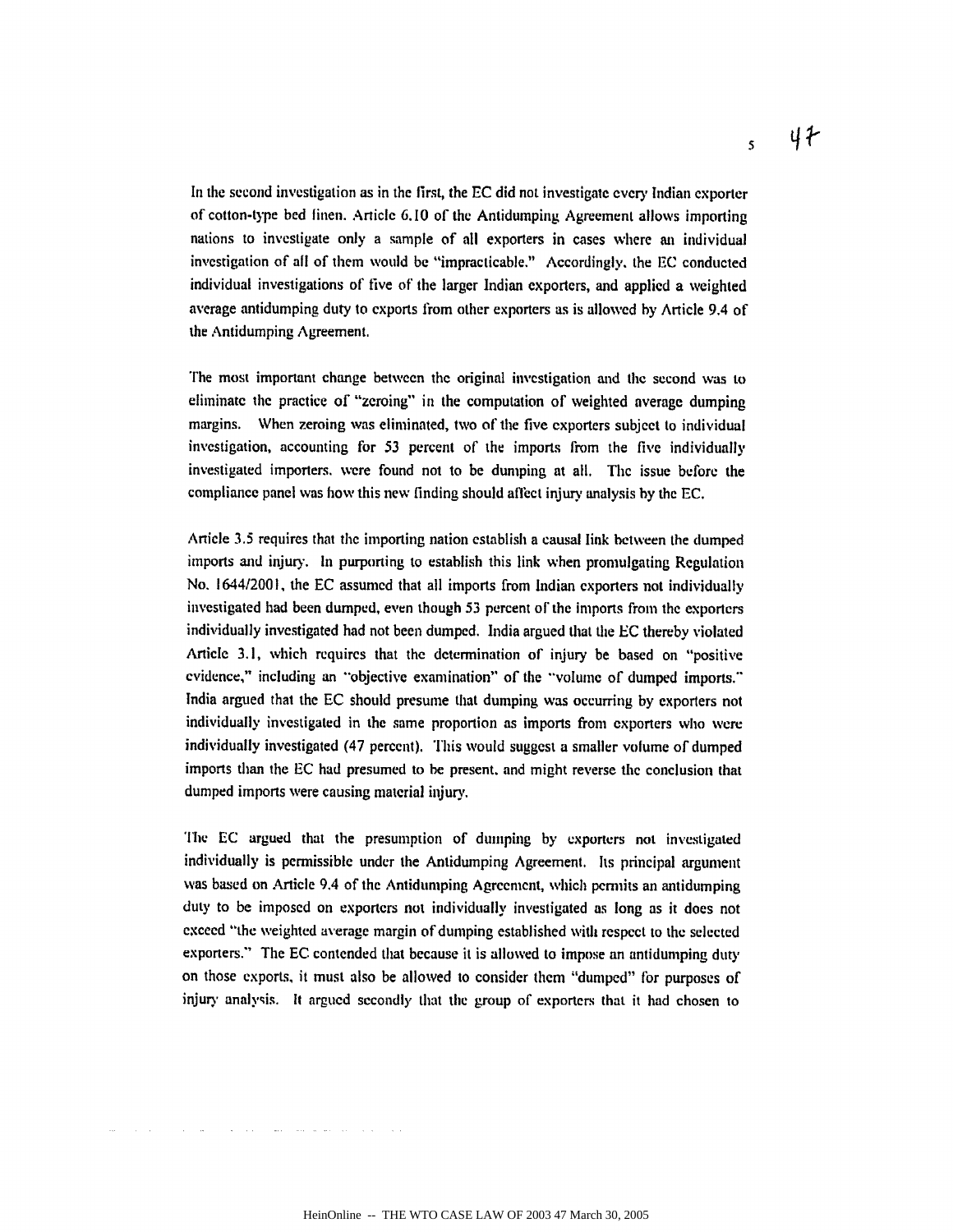investigate individually were not selected to be a statistically valid sample, but rather represented the "largest percentage of the volume of the exports...which can reasonably be investigated," one of the options under Article **6.10.** Thus, the percentage of exports found **to** be dumped **by** the individually investigated exporters could not be assumed to reflect the amount of dumping **by** exporters not individually investigated.

The panel agreed with the **EC. "We** can find no textual obligation in the **AD** Agreement to separate out the unexamined producers' imports into dumped and not dumped for purposes of the injury analysis..."<sup>6</sup> It also found India's position to be logically flawed given the fact that all non-investigated imports could be subjected to a positive antidumping duty under Article 9.4: "Under India's approach, only a portion of imports from producers subject to that anti-dumping duty could be considered as "dumped" for injury purposes. This effectively treats the imports from the same producers as dumped for purposes of duty assessment, and not dumped for purposes of injury analysis. In our view, this is an unacceptable outcome, suggesting that the analysis which leads to it is untenable."

The Appellate Body reversed. It emphasized the requirement for an "objective examination" of the volume of dumped imports, and noted that imports not sold **at** dumped prices **are** specifically enumerated in Article **3.5** as one of the "other factors" which may cause injury should not **be** attributed to dumped imports. It was also unpersuaded that imports from exporters not individually investigated could **be** presumed to be dumped simply because Article 9.4 permits them to be subjected to an antidumping duty - **"[w]e** do not see **why** the volume of imports that have been found to de dumped **by** non-examined producers, for purposes of determining injury under paragraphs **I** and 2 of Article **3,** must **be** congruent with the volume of imports from those non-examined producers that is subject to the *imposition of antidumping duties* under Article 9.4."<sup>7</sup> The Appellate Body stopped short of endorsing India's proposed method for calculating the volume **of** dumped imports from exporters not individually investigated, however, allowing for the possibility that "positive evidence" of that volume might be based on

**<sup>6</sup> Panel Rep. 6.139.**

**<sup>7</sup> AB Rep. 126.**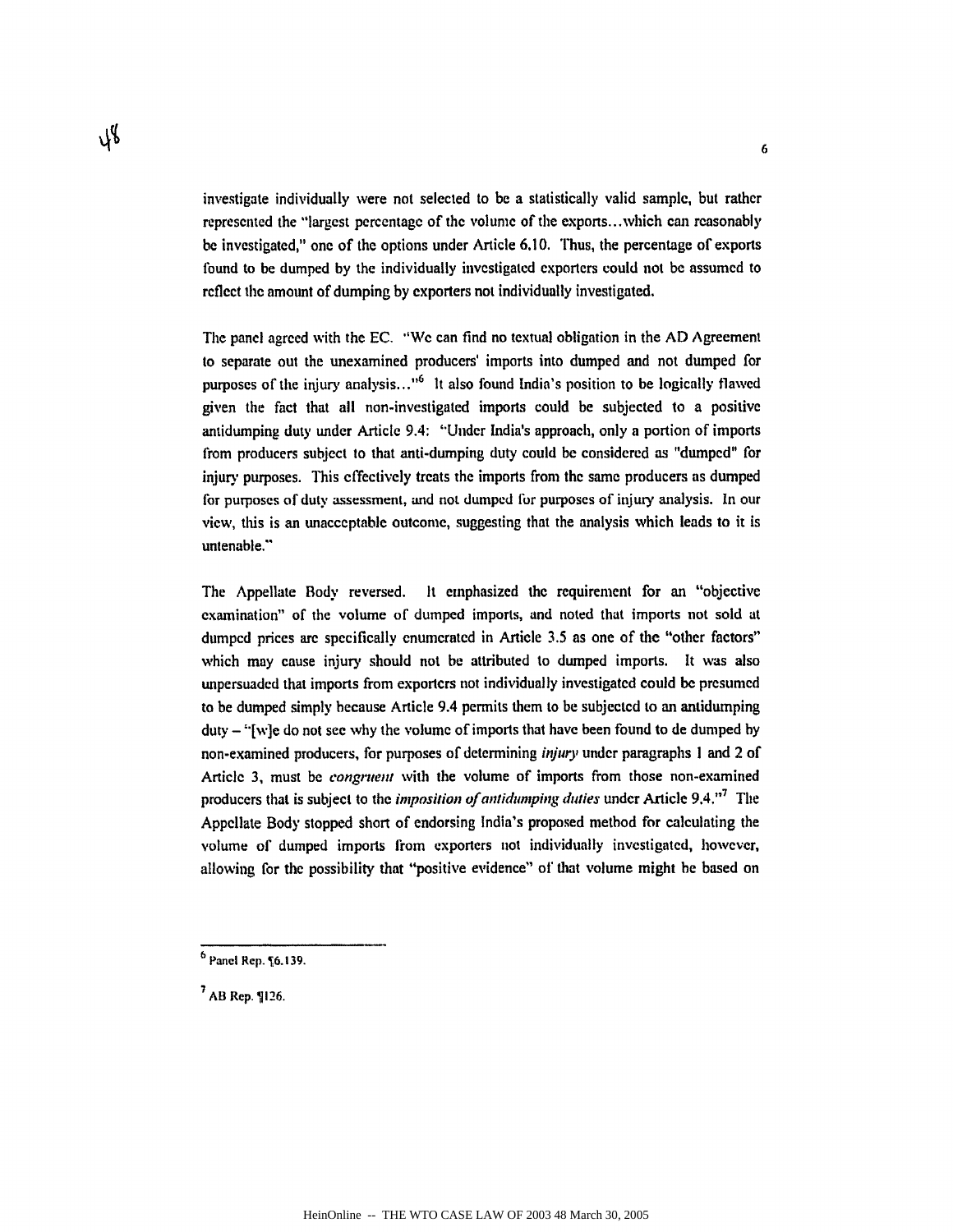something other than the percentage of exports dumped by the individually investigated exporters.<sup>8</sup>

Along the way, the Appellate Body was mindful of the standard of review under the Antidumping Agreement. Article 17.6(ii) of the Agreement provides that "[wlhere the panel finds that a relevant provision of the Agreement admits of more than one permissible interpretation, the panel shall find the authorities' measure to be in conformity with the Agreement if it rests on one of those permissible interpretations." The EC argued that its interpretation of the injury provisions was at least a "permissible" interpretation that was entitled to deference. but the Appellate Body disagreed: "[W]hatever methodology investigating authorities choose for calculating the volume of "dumped imports," that calculation and, ultimately, the determination of injury under Article **3,** clearly must be made on the basis of 'positive evidence' and an 'objective examination.' These requirements are not ambiguous, and they do not 'admit of more than one permissible interpretation' within the meaning of the second sentence of Article  $17.6$ (ii). $^{49}$ 

2.3 Consideration of all "Relevant Factors" Bearing on Injury

Article 3.4 of the Antidumping Agreement requires importing nations to base their injury analysis on an examination of "all relevant economic factors" having a bearing on the state of the (domestic) industry." It then provides a non-exhaustive list of such factors. India asserted that the EC failed to gather data on and to evaluate two "relevant factors," stocks and capacity utilization, when it promulgated Regulation No. 1644/2001. The **EC** asserted that such data had been before the investigative authorities, **mid** had been properly considered. The panel ruled for the EC on this point, and India argued that the panel abused its discretion in doing so by. in effect, accepting the EC's unsupported assertions on the matter rather than conducting a more thorough investigation.

The Appellate Body upheld the panel, which had "concluded that it was clear that the European Communities had 'in its record' infbrmation on stocks and capacity utilization **-** the two factors India had focused on - and that 'unlike the original determination, the

**<sup>8</sup> Id.** 1146.

**AB** Rep. **118.**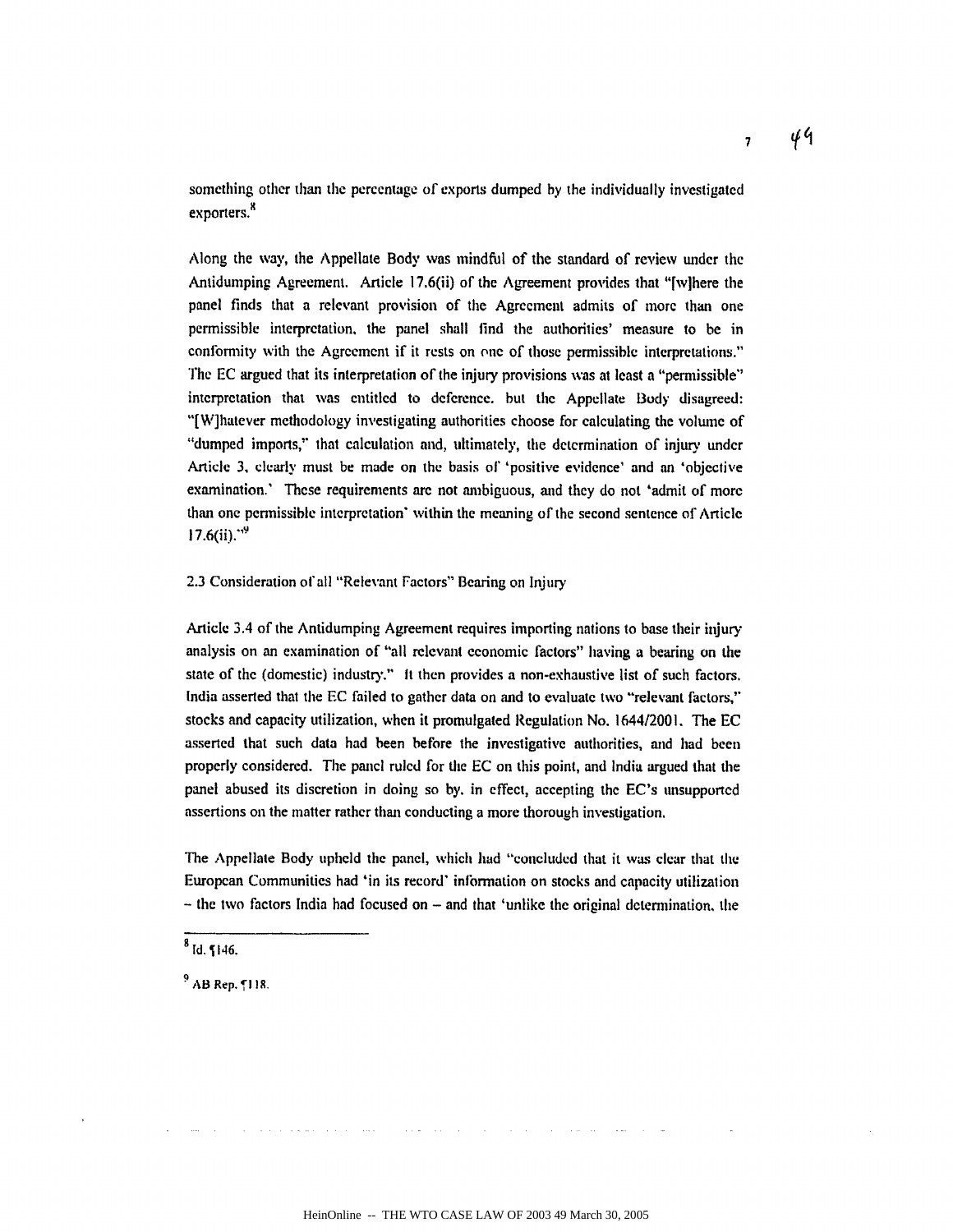EC's consideration of these factors is clearly set out on the face of the redetermination."<sup>10</sup> While India wished to characterize the panel's conclusion as an abuse of its discretion, the Appellate Body saw it as a factual conclusion **by** the panel that was within its proper discretion and should not be disturbed on appeal.

### **3.** Critical Analysis

#### **3.1** Non-Attribution and the Procedural Issue

One can quibble with the willingness of the Appellate Body to permit the **EC** to rely on its original "other factors" analysis. In light of its resolution of the second issue in the case, discussed below, the EC is required to restate its assessment of the quantity of dumped imports, revising the estimate downward. The quantity of fairly-traded imports. an "other factor" that might cause injury, must be revised upward. One might thus argue that the EC should redo both its analysis of harm attributable to "dumped imports" and its analysis of harm due to "other factors." **The** Appellate Body does not reach this conclusion, however, perhaps because India's arguments focused on EC input and output prices as the "other factors" to **be** considered.

The much more interesting aspect of the ruling on this issue, however, is its procedural implications. WTO treaty text does not specifically address res judicata and related issues, leaving to panels and to the Appellate Body the task of evolving sensible principles in the area. In this case, the Appellate Body insisted that "India did not raise a new claim before the Article **21.5** panel; rather, India reasserted in the Article 21.5 proceedings the *same* claim." At some level, it is difficult to quarrel with the proposition that parties to WTO disputes should not be permitted to relitigate the *same* claim over and over again. What the Appellate Body masks with this language, however, is that the concept of"sameness" can be interpreted broadly or narrowly.

Recall the facts: India had raised the "non-attribution" issue in its original complaint, but did not advance factual arguments in relation to that issue sufficient to make out a *prima facie* case. Then, before the compliance panel, it sought to make those arguments seriously for the first time, pointing to "other factors" such as high EC input prices and low EC output prices. Here, to say that India had already lost the *same* claim earlier is to imply that all arguments relating to a particular legal issue are part of the "same" claim,

**<sup>10</sup>** AB Rep, 154.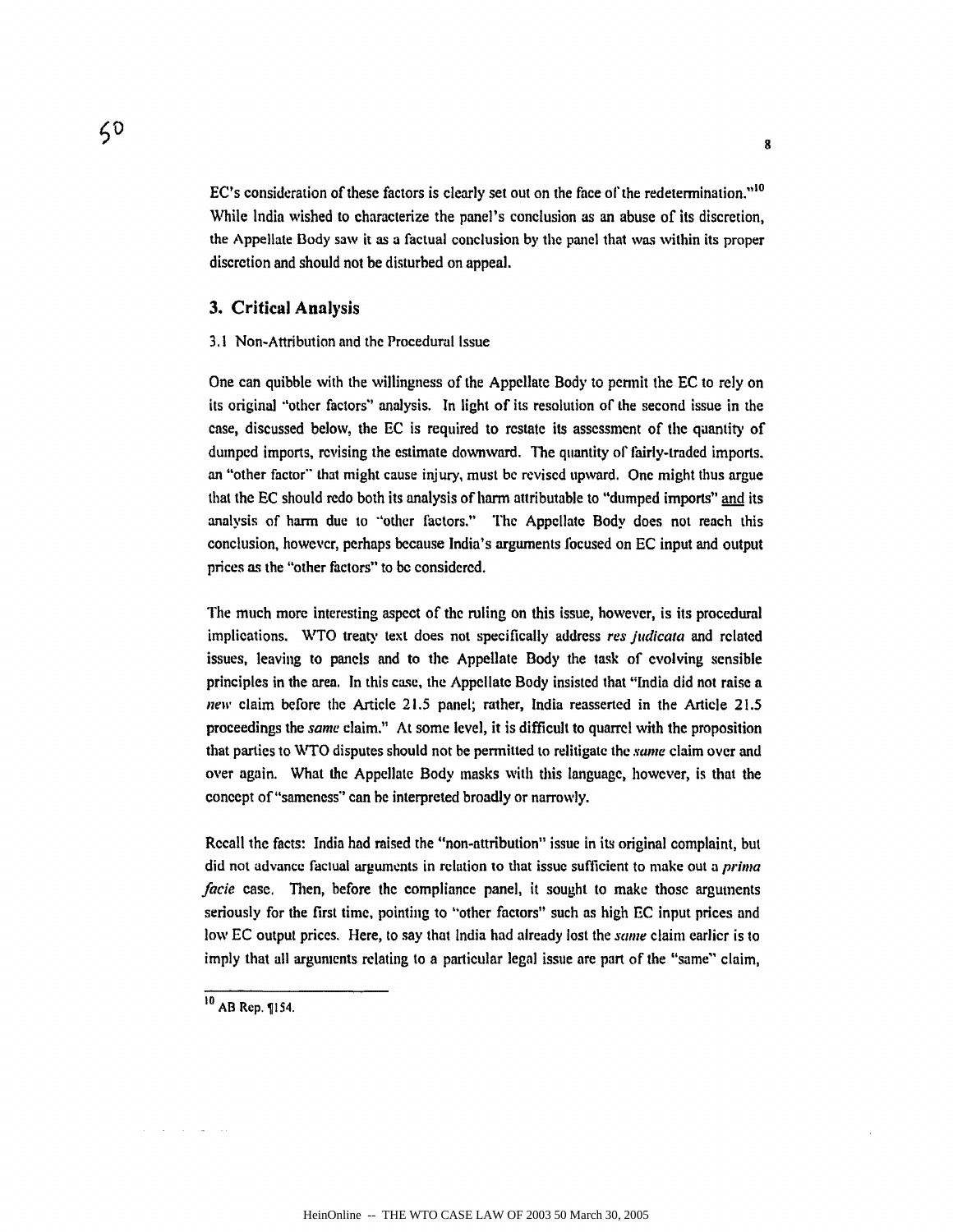and are waivcd if they are omitted from the first round of litigation in which that issue appears. The panel opinion hinted at an even broader principle when it stated that it would not afford India "an opportunity to obtain a ruling in an Article 21.5 procecding that they could have sought and obtained in the original dispute." This language suggests that all legal issues that could have been raised in the earlier proceeding, but were not, arc waived. For terminological simplicity, we refer to these principles as rules of waiver, although the reader should be aware that civil procedure treatises often attach the labels res judicata, issue preclusion, or claim preclusion to these types of rules.

Rules of waiver have the obvious consequence of encouraging litigants to raise issues sooner rather than later, and can hasten the final resolution of a dispute. Many legal systems have them, and certainly the modem trend in American civil procedure is to force litigants to bring all sufficiently "connected" claims at once.<sup>11</sup> It is possible that such rules are economically desirable when all the costs and benelits of the legal system are taken into account, but that is not obvious. We have found no treatment of the issue in the existing law and economics literature on procedure, perhaps because a complete accounting of all the relevant considerations in any particular context is exceedingly difficult to provide. An exhaustive treatment is beyond the scope of this cormnent as well. but we will sketch some of the pertinent considerations that bear on the design of optimal waiver principles. Before addressing waiver, however, we set forth our understanding of the justification for res judicata in its narrower sense.

*Res judicata.* Compliance with the law generally has social value, and the prompt resolution of legal proceedings can hasten valuable compliance. This observation seemingly applies as much to the WTO as to other legal contexts. But legal decision makers are imperfect, and may make errors in their findings of law or fact. When litigants are required to comply with erroneous decisions, error costs arise, often of the same nature as the gains from compliance with correct decisions. A desire to avoid errors motivates principles of "due process" in many legal systems. Process itself is costly, however, and so it is unrealistic for most legal systems to avoid error altogether. The task of designing an optimal procedure thus balances competing considerations: the value of resolving legal issues sooner and of reducing process costs on the one hand, against the costs of errors on the other.

**I** cites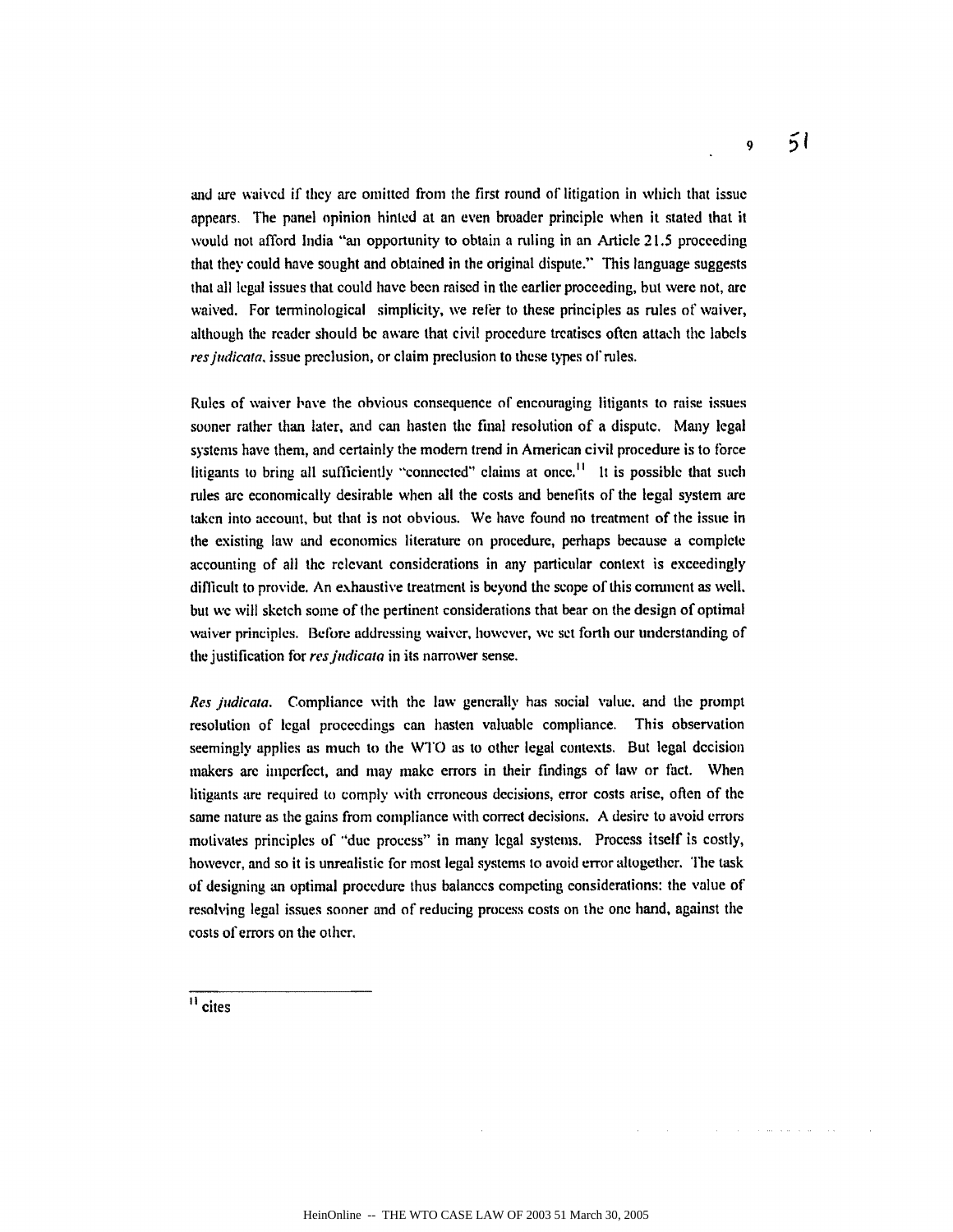Because of concerns about error, it is not uncommon for litigants to **be** permitted to raise issues more than once. The usual setting for revisiting issues is the "appeal," a common feature in many legal systems including now the WTO. But there will generally **be** diminishing returns to reopening issues that have decided previously  $-$  at some point, the likelihood of error becomes sufficiently small that the benefits of ending the dispute and the associated process costs predominate over any concerns about error. Thus, rights of appeal are always limited (and some matters may not be appealable at all).

Res judicata in its narrowest sense simply precludes a litigant from raising an identical claim in a new proceeding when the claim was previously adjudicated. **It** can be understood as a presumption that the legal system in question already provides an appropriate error correction mechanism through its appellate process. Once a litigant has raised an argument, lost, and exhausted all available appeals, **no** further delays and litigation costs are likely to be justified.

To be sure, scenarios may arise in which concern for error is particularly acute, and the limits on the process available in typical cases may appear too stringent. The usual solution to such problems, however, is for the legal system to add more appellate process for particular categories of cases rather than to permit tribunals to retreat from res judicata in its narrow form. Capital cases in the United States provide a nice example  $$ because the costs of error are great and irreversible, capital defendants are afforded additional layers of appeal as a matter of course that are not made available to other criminal defendants.

Waiver. The rationale for rules of waiver must be somewhat different. By definition, waiver applies to arguments and issues that were not adjudicated previously but could have been. There can be no presumption that their prior disposition was correct if there was no prior disposition.

But rules of waiver might be based on a related presumption **-** if a litigant did not bother to raise an argument previously, perhaps the litigant has revealed it to be weak, so that the likely error cost of ignoring it is small. Rules of waiver encourage litigants to bring all potentially meritorious arguments before the court at once so that the dispute can be resolved with dispatch and the gains from compliance with the law can **be** realized more quickly; any claims "waived" arc presumed to be so weak that they need not be addressed.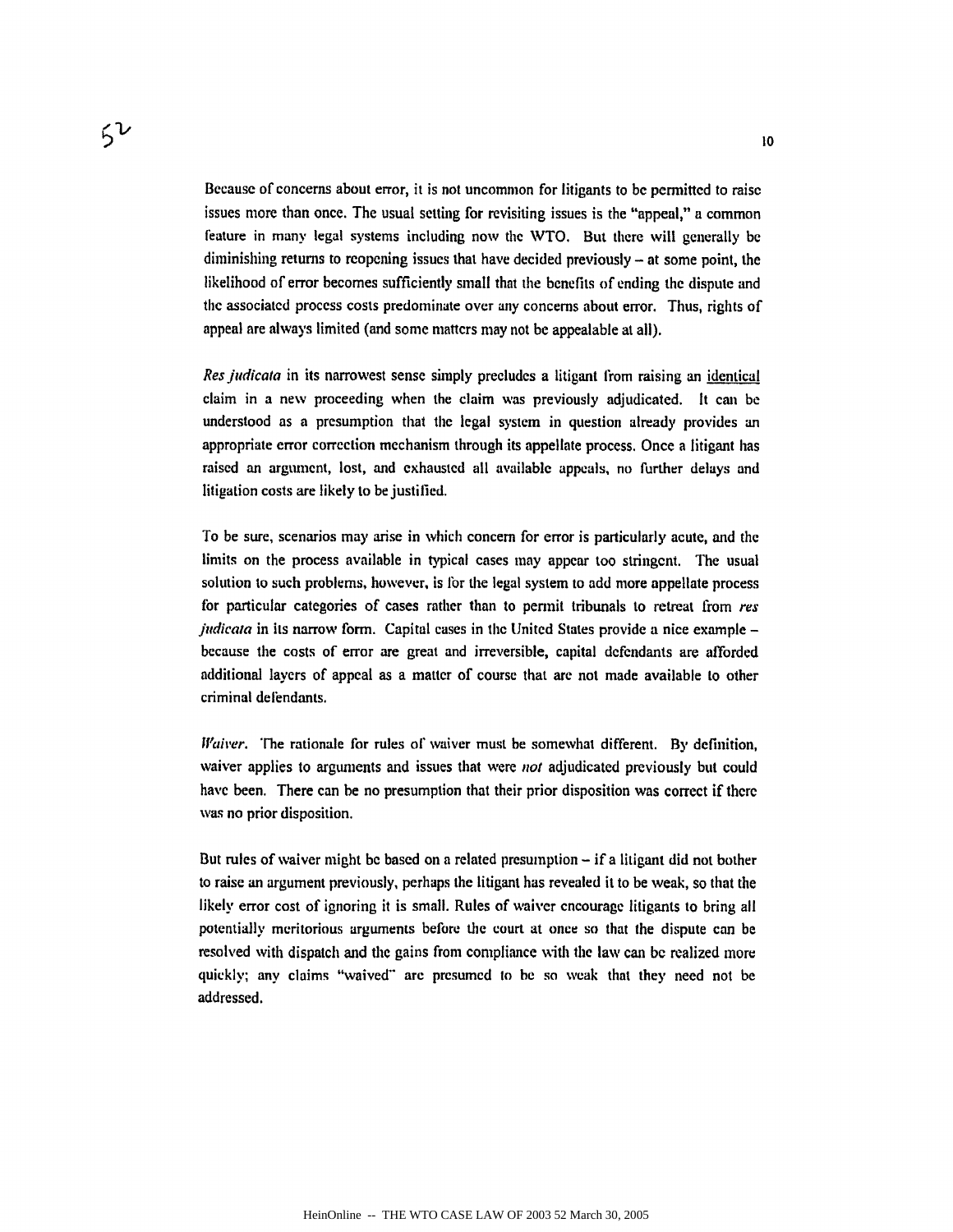$\sim$   $\sim$ 

 $\overline{11}$ 

This simple intuition may have much to do with the justification for doctrines of waiver, but it is incomplete for two reasons. First, to **the** degree that complainants internalize the costs of delay in bringing other parties' behavior into conformity with the law, the legal system seemingly has no interest in encouraging complainants to pursue compliance at a faster clip. Second, litigation becomes more expensive as more claims are brought. Each claim must he researched, briefed and argued. Factual support must be amassed. Even if the adjudicative body can exercise "judicial economy" to avoid issues that need not be reached to resolve the case, the parties to the proceeding must still bear additional costs as the number of issues and arguments grows. Hence, if a complainant prefers to start with what it believes to be its strongest claims, and to leave others in abeyance should the initial claims fail, some of the costs of litigation (including some that are externalized) will be avoided if the initial claims succeed and resolve the dispute. This consideration, too, seems to argue for alloving the complainant to bring claims at its own pace, in preference to rules of waiver that penalize claimants for failing to bring issues before the dispute process at the outset.

An important countervailing consideration arises, however, if litigation exhibits economies of scale in relation to the number of claims in each proceeding. It seems quite likely that dispute proceedings have considerable fixed costs. For the WTO in particular. panelists must be selected and assembled for hearings. Each panelist will invest considerable time in learning the (often complex) background facts of the dispute. Many of these costs will be the same whether the dispute involves a single legal claim or many. And like other costs of litigation, a complaining nation does not bear all of these fixed costs.

The presence of considerable fixed costs to litigation can supply a positive externality to the consolidation of claims in an initial proceeding. Plausibly, a complainant might prefer to proceed more or less *seriatim* with its claims to save itself the variable costs of litigating matters that may prove unnecessary. But if considerable economies of scale are lost when the complainant proceeds in this fashion and those costs are borne by others, the system may gain by foreclosing such a strategy.

Of course, the mere existence of fixed costs is not sufficient to justify rules of waiver. Their magnitude must be considered in relation to the added variable costs of litigating more claims at once, claims that may prove unnecessary to litigate ex post. Roughly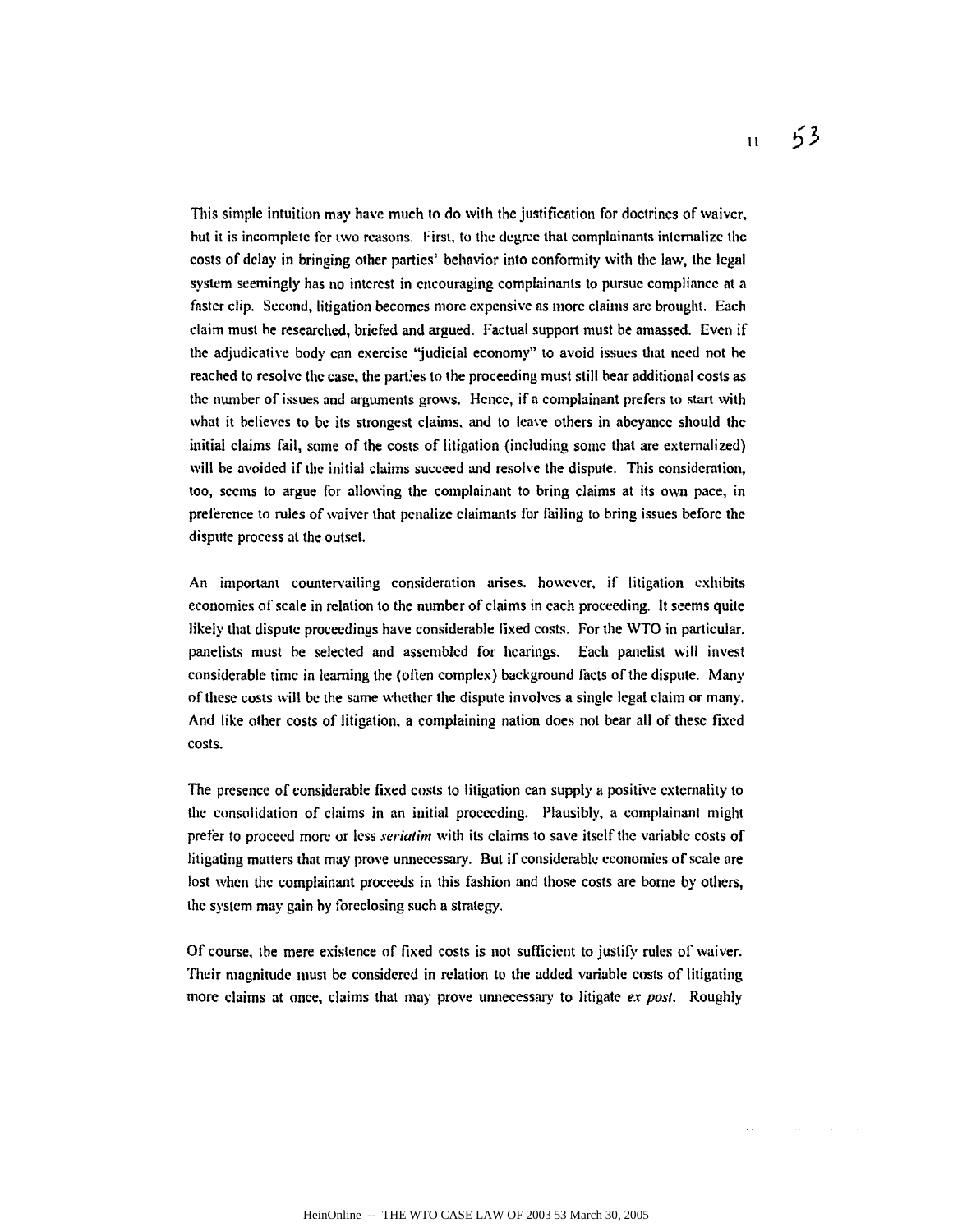speaking, the greater the fixed costs of a proceeding in relation to the variable costs **per** claim, the stronger the case for insisting that more issues be raised **at** once.

These points also suggest the possibility of more refined waiver rules. Some types of claims may have very low marginal litigation costs, perhaps because they resolve themselves readily with reference to facts already in evidence. Others may require much additional fact-finding or investigation. Similarly, some claims may be legally straightforward, and others may be highly debatable and complex. The case for a rule of waiver is stronger with respect to the relatively cheaper factual and legal claims.

Likewise, the fixed costs of each proceeding may vary with the nature of the proceeding. With particular reference to Article 21.5 compliance panels, we note that these panels are comprised of the same members as the original dispute panel. Each panelist is presumably familiar with the facts and basic legal issues of the case already. Under these circumstances, it may make sense to have somewhat more lenient rules of waiver because the fixed costs of the second proceeding will tend to be smaller in relation to the variable costs of litigating more issues initially.

We note one further consideration that may have some bearing on rules of waiver. *The* compliance panel in the Bed Linen case noted its concern for "manipulative and abusive" litigation tactics. It did not detail its fears in this regard, but its phrasing hints at concern for vexatious proceedings, brought not because of their potential legal merits but because of their capacity to harass the respondent. There is a considerable economic literature on the use of frivolous litigation to extract settlements, and it is possible that complainants in the WTO might hope to extract trade concession in meritless cases from respondents anxious to avoid litigation costs. For such a strategy to justify rules of waiver, of course, it must be the case that litigation is more expensive seriatim than in a consolidated proceeding, presumably because of the fixed costs noted above - otherwise, vexatious claims brought all at once would be just as effective "harassment."

Although waiver rules may make vexatious litigation less troublesome in the presence **of** fixed costs, other procedural devices are better tailored to address the problem of vexatious claims. Parties who bring claims that are adjudged to be frivolous can be sanctioned in a variety of ways ("Rule 11 sanctions" in the parlance of American civil procedure). A potentially effective sanction is fee shifting, where the complainant must pay the litigation costs of the respondent. Such measures target frivolous litigation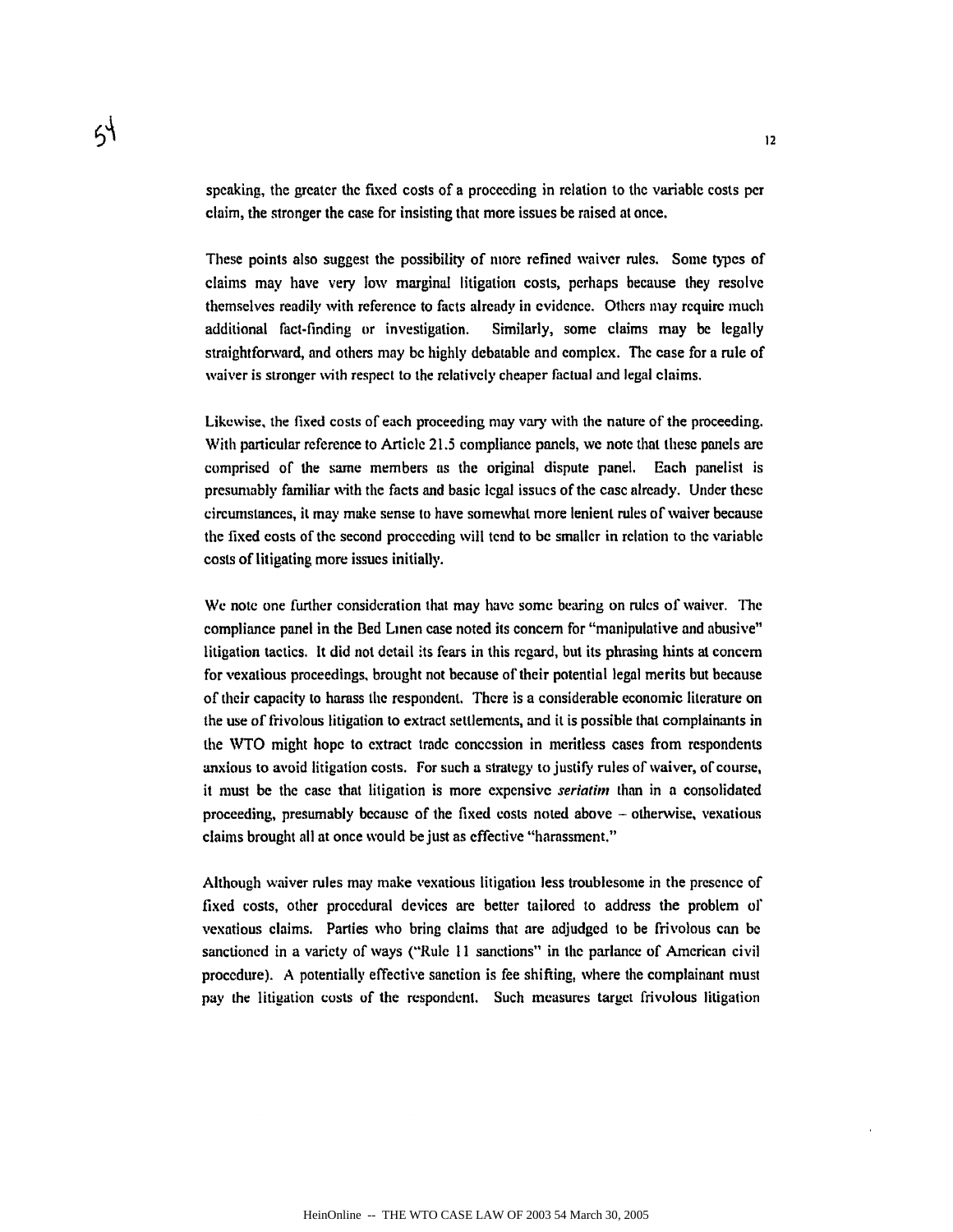directly without affecting **the** timing of potentially meritorious claims. Hence, waiver rules are at most a "second-best" response to vexatious litigation.

*Moding* **the** *Eflbcf of Waiver* **Rules** *in* **the** *WTO.* Following **the** literature on efficient legal procedure, we would ideally like to model the problem of designing optimal rules of waiver. One would ask the question whether, in **the** absence of waiver rules, WTO complainants would bring too **few** claims at a time **from** a social standpoint. **If** so, one would then inquire whether waiver rules could correct the problem.

Such an analysis would **be** extremely complex, however, requiring attention to the social gains from litigation, the timing of those gains, and the magnitude and timing of litigation costs. The matter becomes all the more complicated in cases with multiple legal claims, in that the social returns to the proper adjudication **of** each claim may vary. Yet another complication is the fact that WTO litigants **are** governments. It is a commonplace in the procedure literature to treat litigants as expected profit maximizers, but governments cannot **be** presumed to behave in this flshion. Indeed, in WTO litigation, money rarely changes hands.

We thus limit ourselves to a very simple treatment of one piece of the puzzle that abstracts from these difficult issues. Our focus is **on** the question of how a rule of waiver affects the number of claims brought before the dispute resolution process. and thus the total variable costs of litigation.

Consider **a** two-period model. **If** the claimant wins at least one claim in period **1,** it wins an award that it values at  $B_1$ . If it fails to win one claim in period 1 but wins at least one claim in period 2, it wins an award that it values at  $B_2$ ,  $B_2 \leq B_1$ . The difference between  $B_1$  and  $B_2$  reflects the cost to the claimant of delay in receiving the remedy. Assume that there are many potential arguments available to **the** claimant, and approximate these **by** a continuum of claims with measure *A.* The (small) claim *i* has **the** (small) probability  $p(i)di$  of success. It is brought at marginal cost  $c(i)di$ . It is optimal for the claimant to brings its "best" claims first: i.e., those with the highest  $p(i)/c(i)$ . Thus, we order the claims so that  $p(i)/c(i)$  is a non-increasing function. Let  $C(x)$  be the total cost of bringing the set of claims  $[0, x]$ .<sup>12</sup>

<sup>12</sup> That is,  $C(x) = \int c(i)di$ .

 $13$ 

and and complete the state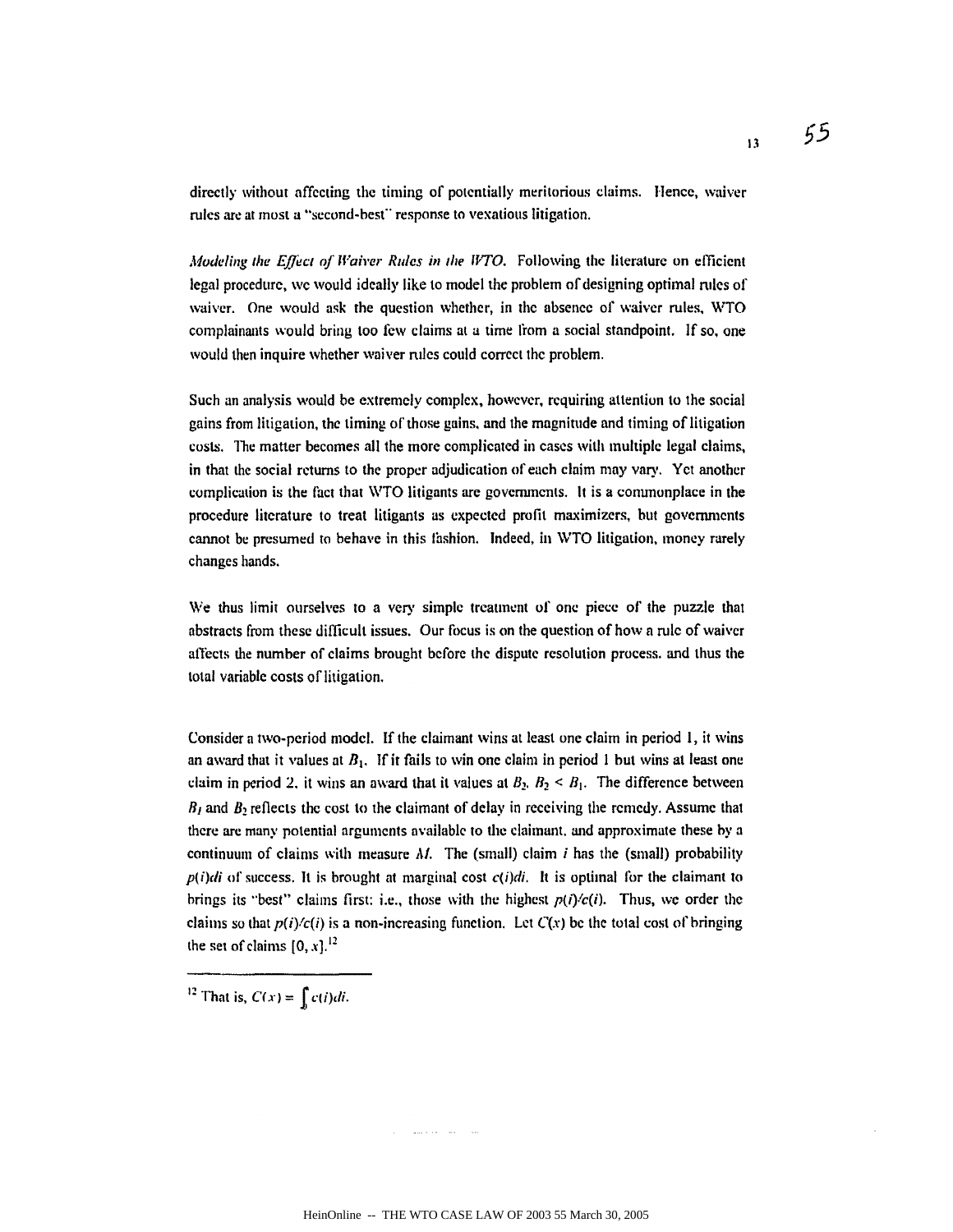In a judicial system with waiver, the claimant must raise all arguments in a single "case." The case comprises the claims  $[0, x]$ , where x is a decision variable for the claimant. In a judicial system without waiver, tie claimant may return to the adjudicating body with additional claims in period 2, if it fails to win at least one of its claims in period **1.** In this setting, the claimant brings claims  $[0, x_1]$  in period 1 and claims  $[x_1, x_1+x_2]$  in period 2 (if there has been no success in period **1).**

Let  $F(x)$  be the probability that there is at least one successful claim from among those in  $[0, x]$ ;  $F(0) = 0$ ,  $F(M) \le 1$ . The density,  $f(x)$ , is the probability that the first success comes on claim x. The hazard rate,  $f(x)/[1-F(x)]$  is the probability that a success comes on x, given that there has been no success on any claims before **x.** Since the claims are independent, this is just  $p(x)$ . Bayes Rule tells us that the probability of at least one success before  $x_1+x_2$ ,  $F(x_1+x_2)$ , is equal to the probability of at least one success before  $x_1$ plus the probability of no successes before  $x_1$  times the probability of at least one success between  $x_1$  and  $x_2$ , or

$$
F(x_1 + x_2) = F(x_1) + [1 - F(x_1)]
$$
 [Pr{at least one success between x<sub>1</sub> and x<sub>2</sub>]}

or

$$
Pr\{\text{at least one success between } x_1 \text{ and } x_2\} = \frac{F(x_1 + x_2) - F(x_1)}{1 - F(x_1)}.
$$

Judicial System with Rule of Waiver. Here, the claimant must make any claims that it wishes to advance in the first period. The claimant chooses  $x \ge 0$  to maximize

$$
F(x)B_1-C(x).
$$

The first order condition is

$$
f(x)B_1 = c(x);
$$

that is, the claimant chooses the marginal claim  $x$  to equate the probability that the first success will come on that claim times the award from winning the case to the marginal cost.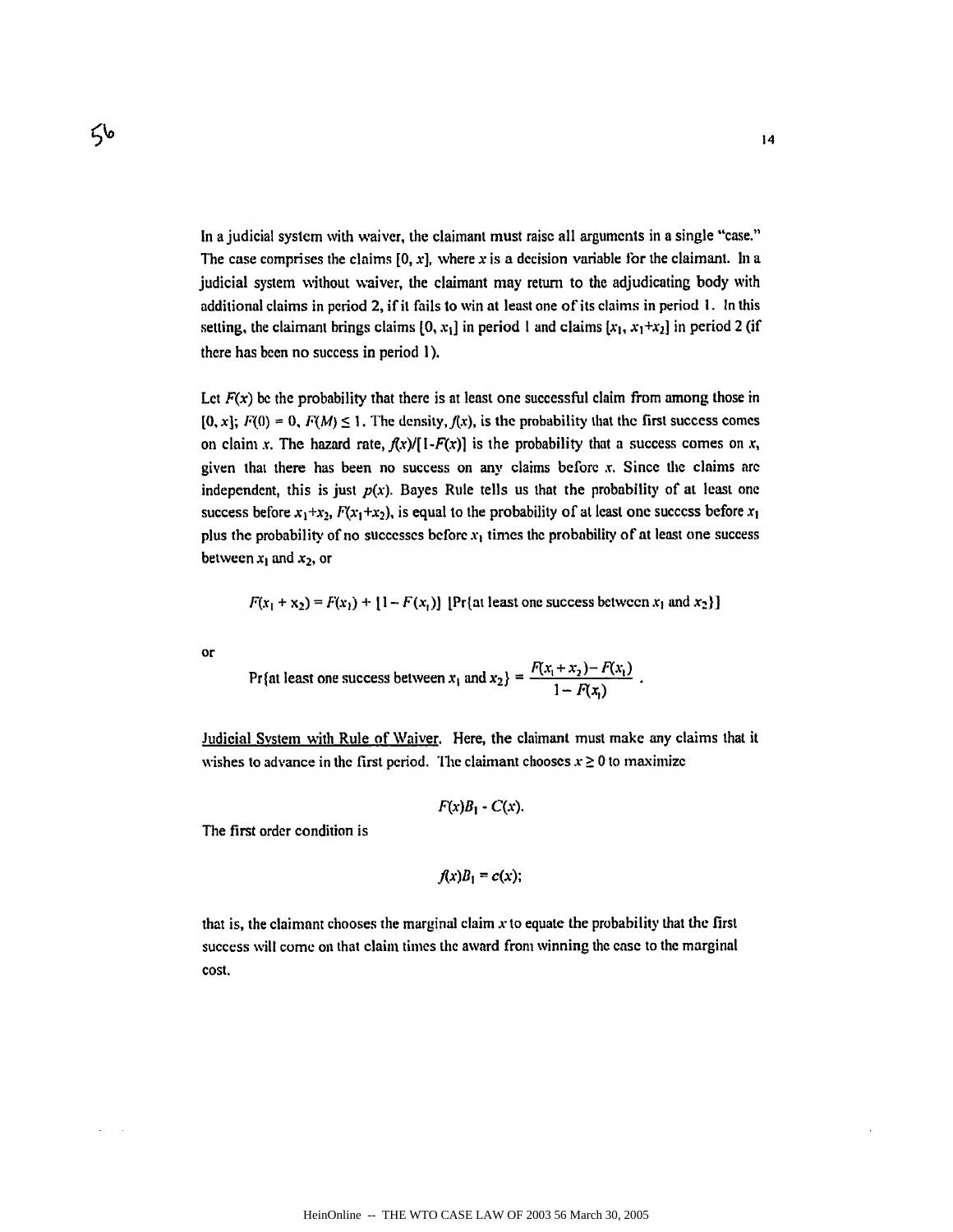Judicial System without Rule of Waiver. Here the claimant can spread claims over the two periods, coming back in period 2 if the claims brought in period **I** do not succeed. The claimant chooses  $x_1 \ge 0$  and  $x_2 \ge 0$  to maximize

$$
F(x_1)B_1 + [1 - F(x_1)]\left\{\frac{F(x_1 + x_2) - F(x_1)}{1 - F(x_1)}\right\}B_2
$$
  
-C(x<sub>1</sub>) - [1 - F(x<sub>1</sub>)][C(x<sub>1</sub> + x<sub>2</sub>) - C(x<sub>1</sub>)]

Here. the first term is the probability of success in the first case times the first period award. The second term is the probability of no success in the first case times the probability of at least one success from among claims  $[x_1, x_1+x_2]$  (see above) times the reward from a victory in case 2. The third term is the total cost of the first case. The last term is the incremental cost of the second case multiplied by the probability of a second case.

The first order conditions are

(1) 
$$
f(x_1)(B_1 - B_2) + f(x_1 + x_2)B_2 - f(x_1)C(x_1) - F(x_1)c(x_1) - \left[1 - F(x_1)(x_1 + x_2) + f(x_1)C(x_1 + x_2) \right] = 0
$$

and

(2) 
$$
f(x_1 + x_2)B_2 - [1 - F(x_1)]c(x_1 + x_2) \le 0
$$

where (2) holds with equality if and only if  $x_2 > 0$ . Assume that it is profitable to bring a second case, which requires a sufficiently large  $B_2$  (if a second case is not profitable, a rule of waiver has no effect). Then  $f(x_1+x_2)B_2$  **-**  $[1-F(x_1)]c(x_1+x_2) = 0$ , which we can substitute into (I) to obtain

(3) 
$$
f(x_1)(B_1 - B_2) - f(x_1)C(x_1) - F(x_1)c(x_1) + f(x_1)C(x_1 + x_2) = 0.
$$

An Example. Consider the case of a constant hazard rate. which arises when the probability of success in each claim is the same. Then  $F(x) = 1 - e^{-\lambda x}$  for some  $\lambda > 0$ . Suppose also that every claim has the same cost, so that  $c(x) = c$  and  $C(x) = cx$ . All claims are symmetric under these assumptions. but there are still diminishing returns to filing more and more claims and the claimant generally will not file all of them.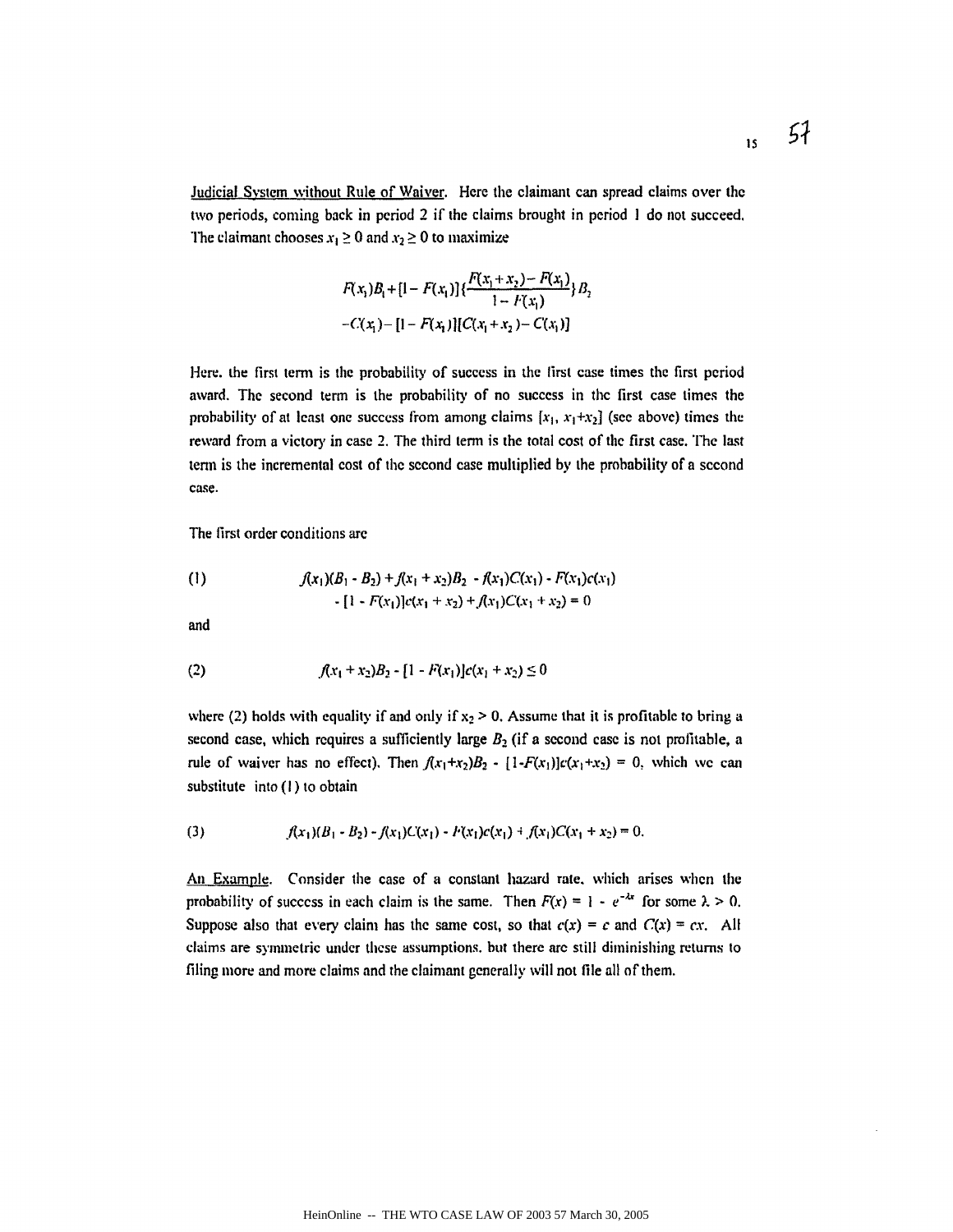The Example with Waiver. The first order condition becomes

$$
\lambda e^{-\lambda x} B_1 = c
$$

**or**

$$
e^{\lambda x}=\frac{\lambda B_i}{c}.
$$

For convenience, define  $\theta_i = \lambda B/c$ , so the last expression can be written as  $e^{\lambda x} = \theta_1$  or  $x = \log \theta_1 / \lambda$ .

The Example with No Rule of Waiver. If  $x_2 > 0$ , then (2) implies

$$
\lambda e^{-\lambda(x_1+x_1)}B_2=e^{-\lambda x_1}c
$$

or

$$
e^{\lambda x_1} = \frac{\lambda B_2}{c} = \theta_2
$$

Taking logs,  $x_2 = \log \theta_2 / \lambda$ .

Now, for the choice of  $x_1$ , (3) becomes

$$
\lambda e^{-\lambda x_1} (B_1 - B_2) - \lambda e^{-\lambda x_1} c x_1 - (1 - \lambda e^{-\lambda x_1}) c + \lambda e^{-\lambda x_1} c (x_1 + x_2) = 0
$$

or

$$
ce^{\lambda x_1} = \lambda B_1 - \lambda B_2 + c(1 + \log \theta_2),
$$

where this last expression uses  $\lambda x_2 = \log \theta_2$  from the solution for  $x_2$ . We can now write

$$
e^{\lambda t_1} = \theta_1 - (\theta_2 - 1 - \log \theta_2).
$$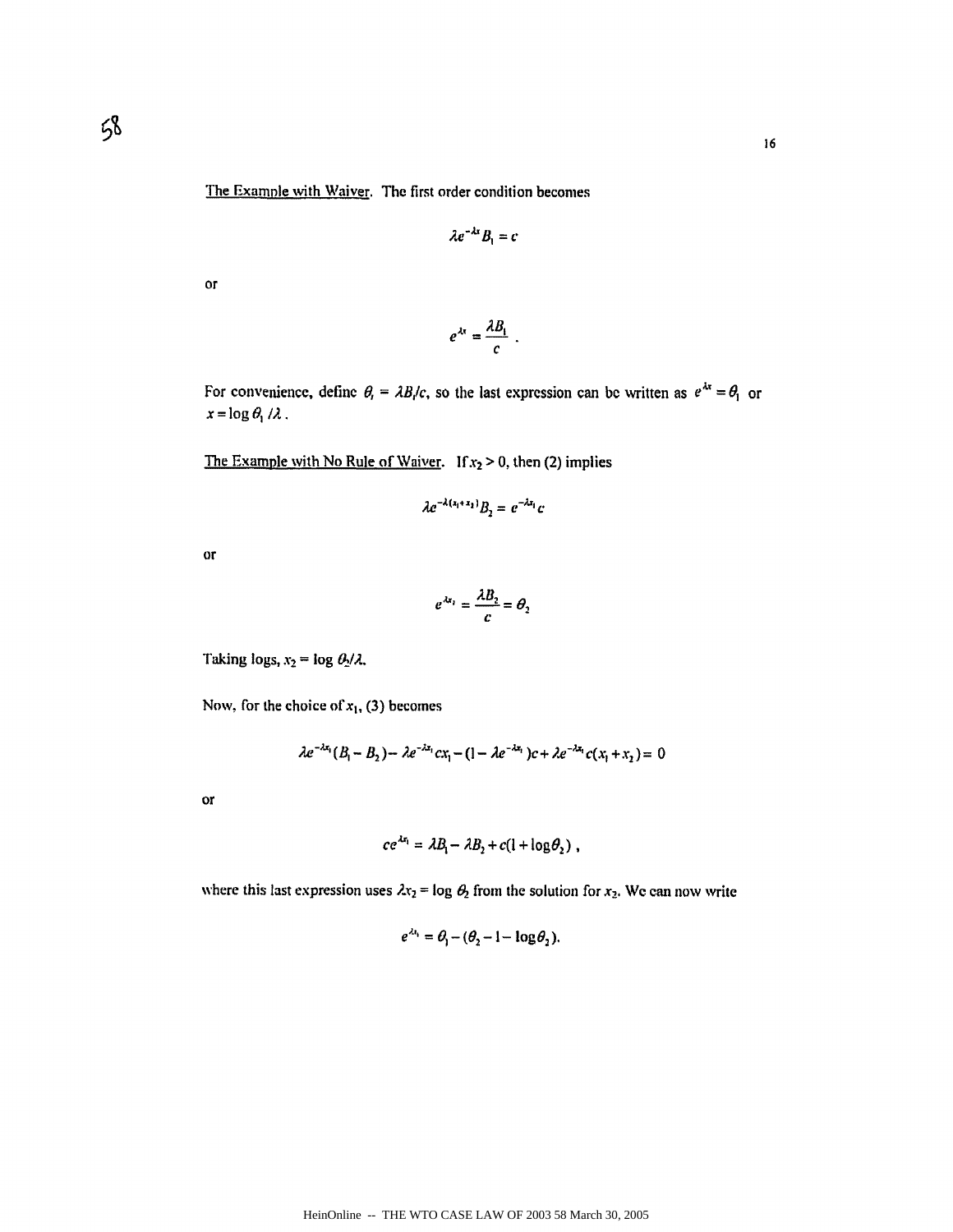The term in parentheses is positive for all  $\theta_2 > 1$  (and unless  $\theta_2 > 1$ ,  $x_2 = 0$ ). Thus. comparing the solution for the case with a rule of waiver, the claimant files more claims in the lirst round under a rule of waiver than without waiver, as one might expect.

Note further that

$$
e^{\lambda(\tau_1+\tau_2)}=e^{\lambda x_1}\cdot e^{\lambda x_2}=0_2(0_1-0_2+1+\log 0_2).
$$

thus

$$
e^{\lambda(x_1 + x_2)} - \theta_1 = (\theta_1 - \theta_2)(\theta_1 - 1) + \theta_2 \log \theta_2 > 0,
$$

which implies that the total number of claims filed in two cases without a rule of waiver (if the second case is necessary) exceeds the number of claims that will be filed in a single case under a rule of waiver.

Finally. consider the expected number of claims brought under each regime. With no rule of waiver, expected claims are  $x_1 + [1 - F(x_1)]x_2 = x_1 + e^{-\lambda t_1}x_2$ . Using the results above, this expression becomes

$$
\frac{\log \theta_2}{\lambda(\theta_1-\theta_2+1+\log \theta_2)}+\frac{\log(\theta_1-\theta_2+1+\log \theta_2)}{\lambda}.
$$

This expression can be greater or smaller than the solution for  $x$  (the expected and actual number of claims) under a rule of waiver, log  $\theta_1/\lambda$ . We have evaluated the difference numerically, and find that its sign depends on the sizes of the two parameters,  $\theta_1$  and  $\theta_2$ .

For example, setting  $\theta_1$  – 3 and allowing  $\theta_2$  to vary over its full possible range (from 1 at the lowest given that  $x_2$  positive requires  $\theta_2 > 1$  to 3 at the highest since  $\theta_1 > \theta_2$ ), we find that the difference rises steadily from zero. In this case, the expected number of claims without a rule of waiver is higher for all  $\theta_2 \in (1,3]$ , and the difference is larger the greater is  $\theta_2$ . This suggests that a rule of waiver will reduce the variable costs of litigation.

But when  $\theta_1 = 5$ , a somewhat different picture emerges. The difference between the expected number of claims without and with a rule of waiver rises above zero as  $\theta_2$  rises initially, but it reaches a maximum and turns negative as  $\theta_2$  approaches  $\theta_1$ . And when  $\theta_1$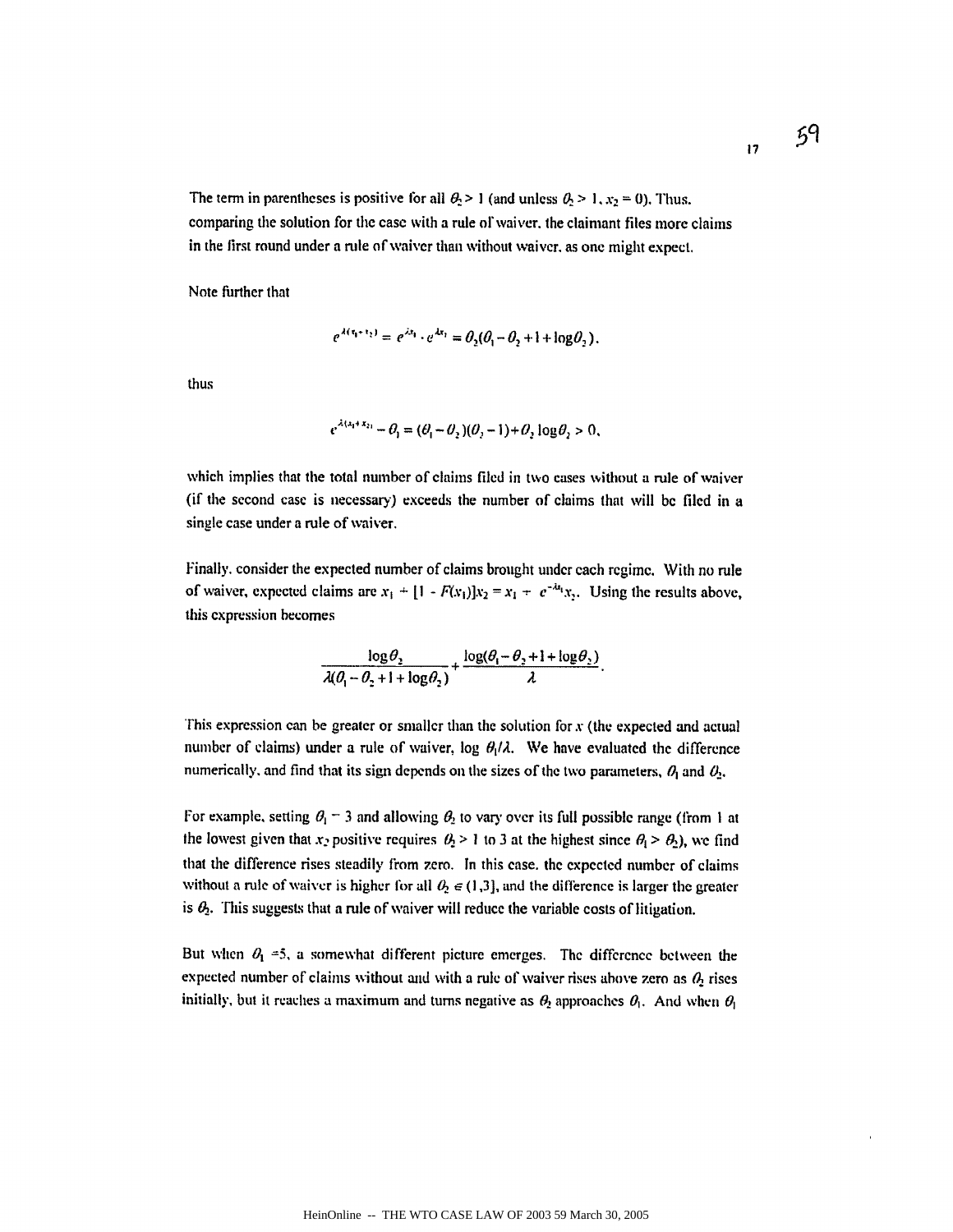$= 10$ , the difference is negative for all  $\theta_2$  above approximately 4.0, so that the expected number of claims with a rule of waiver can clearly exceed the number without a rule of waiver for some parameter values. In particular, when  $\theta_1$  is "high" and the cost of delay is not too great  $(\theta_1 - \theta_2)$  is not too big), a rule of waiver actually increases the expected number of claims filed.

The explanation for these findings is rather subtle. Fix  $\theta_1$  and consider an increase in  $B_2$ , which increases  $\theta_1$ . Clearly, this has no effect on the number of claims brought in a regime with rule of waiver. When there is no rule of waiver, an increase in  $\theta_2$  reduces the number of claims brought in a first case, but it increases both the probability that there will be a second case and the number of claims brought in such an event. The net eflect on the expected number of claims can be positive or negative. We calculate that an increase in  $\theta_1$  actually decreases the expected number of claims in a regime without rule of waiver if and only if  $1 + (\theta_1 - \theta_2)(2 - \theta_2) - (\theta_2 - 1 - \log \theta_2) < 0$ . If  $\theta_1 - \theta_2$  is small (little cost of delay), this inequality is satisfied for  $\theta_2 > 2 + \log \theta_2$ ; i.e.,  $\theta_2$  bigger than approximately 3.15. Thus, when  $\theta_1$  and  $\theta_2$  are both large and the difference is small, the expected number of claims in a system without a rule of waiver is relatively small compared to the large number of arguments that the claimant brings with a rule of waiver.

Our results are only the beginning of a full treatment of the issues for reasons noted earlier – we have not modeled the social returns to litigation or any litigation cost externalities. But even the modest piece of the problem that we explore is quite complex as the reader will no doubt have noticed. We can offer little definitive advice other than to urge caution in the evolution of rules of waiver in the WTO (and more generally). It is not at all obvious that social welfare will improve if tribunals insist that claimants bring all claims to an initial proceeding lest they be waived. Particularly when the fixed costs of additional proceedings are modest, it may be better to proceed on the strongest claims first and then to litigate others later only if necessary. And because the fixed cost aspects of Article 21.5 compliance panels may tend to be relatively modest, special caution is appropriate there. Compliance panels should perhaps employ a rather narrow conception of what constitutes the "same" claim when following the Appellate Body's directive to deny claimants a second bite of the apple.

Returning to the facts of the Bed Linen case, it is not obvious to us that India's failure to develop its case fully on the non-attribution issue during the first proceeding should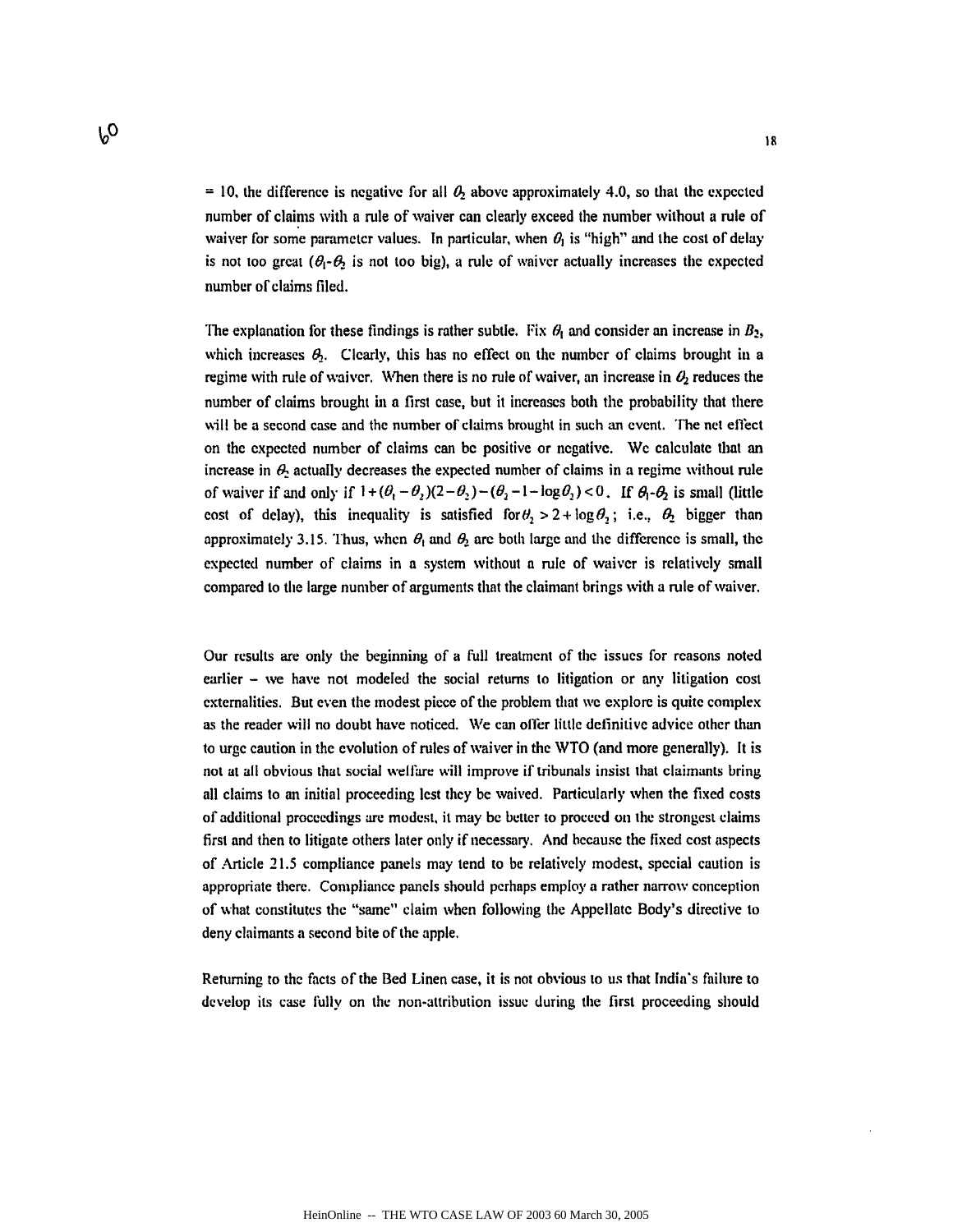preclude it from raising the issue again in the compliance proceeding. Its arguments regarding "'other factors" such as **EC** input and output prices had not been vetted earlier, nor is it clear that EC would suffer any serious prejudice if forced to address them before the A rticle 21.5 panel. The decision **by** the panel and the Appellate Body to foreclose those arguments may encourage **WTO** litigants to throw the "kitchen sink" into their initial complaints and arguments, so that initial panel proceedings become even more (and perhaps unduly) cumbersome. This is particularly true **if,** as we imagine being the case, the rules of res judicata and waiver that apply before compliance panels will apply more generally within the system. and bar the filing of a new claims relating to the same facts when an initial set of claims proves unsuccessful. [Gcne: This last point reveals a bit of unease on my par, **-** our discussion is really about waiver applicable when the initial claims lose, not about the special context of compliance panels where the initial claims **by** hypothesis have succeeded. Are the issues there importantly different in a way that we do not let **on?]**

#### **3.2** Injury Caused **by** Exporters Not Individually Investigated

From an economic perspective, we agree with the Appellate Body that if only 47 percent of the goods from the Indian exporters actually investigated were dwnped. it is most unlikely that 100 percent of the goods from exporters not investigated were dumped. It is also clear from the Antidumping Agreement that fairly traded imports constitute one of the "other factors" that may cause injury to an industry, and that such injury should not be attributed to dumped imports. To allow the **EC** to presume that **all** exporters not investigated were dumping under these circumstances would almost certainly inflate the quantity of "dumped imports" above its true value, and might in theory produce an erroneous finding that material injury resulted from dumping.

We nevertheless have two reservations about the ruling in India's favor on this issue, one legal and one logical. First, the panel was persuaded **by** the argument that India's position implies an odd lack of parallelism in the Antidumping Agreement between the imports that are considered dumped for purposes **of** injury analysis, and the imports that are considered dumped for purposes of duty collection. The Appellate Body found this disjunction less jarring. and we might agree if the issue was simply one of construction in the face of textual ambiguity. But as noted earlier, the Antidumping Agreement contains a special standard of review Article 17.6(i), which requires deference to national implementation of WTO law that rests on a "permissible" interpretation. The Appellate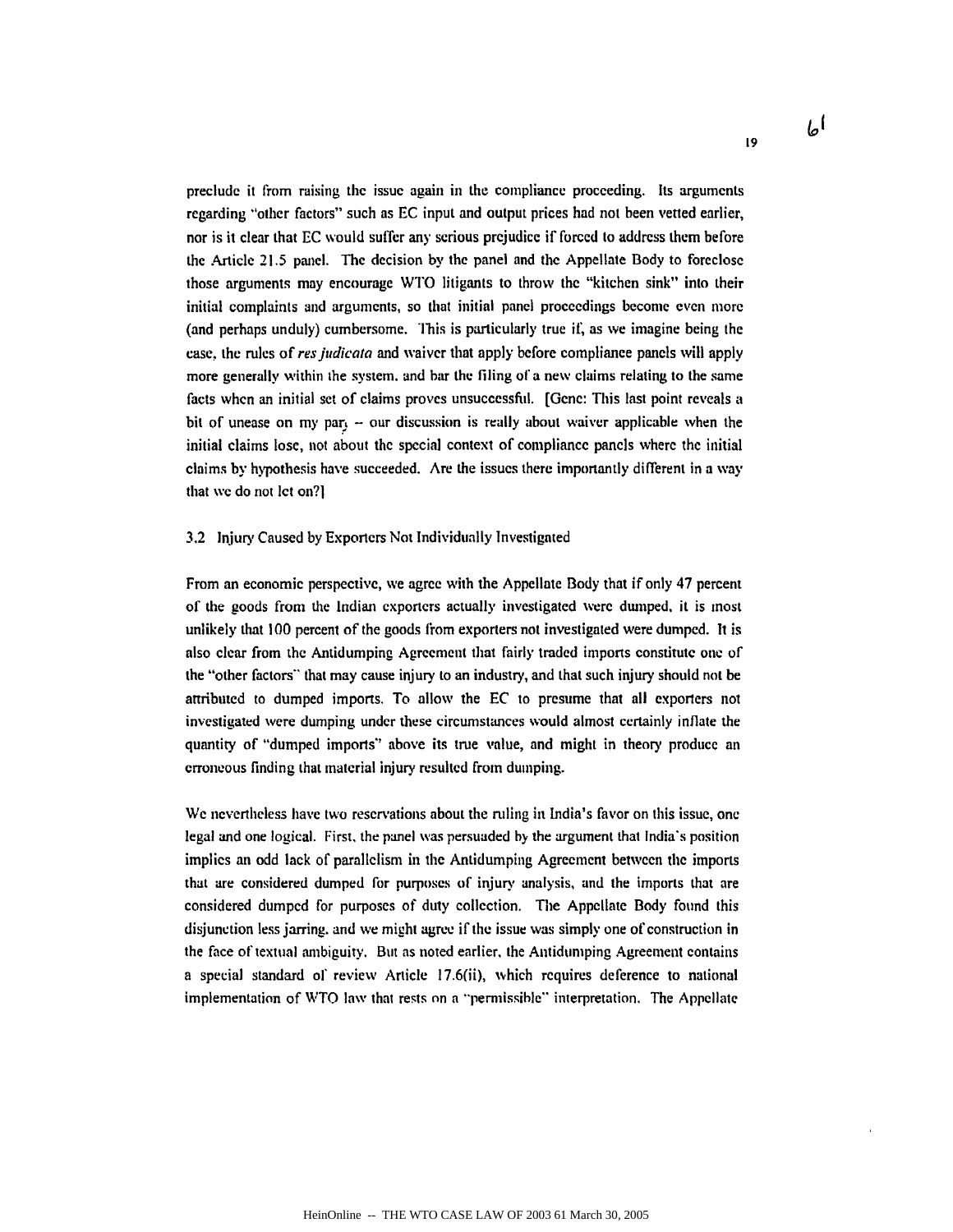

Agreement is not "permissible."

 $b^{\mathcal{U}}$ 

Second, although the report of the case is not clear on the matter, we assume that the prospective antidumping duty (and thus the estimated margin of dumping) on imports **fi'om** exporters not individually investigated would be a proper weighted average of the margins for investigated imports, including the imports for which dumping was zero. **If** this assumption is correct, and if the **EC** properly considered the size of the margin of dumping in its injury analysis as required **by** Article 3.4 of the Agreement, it is not clear that its overstatement of the quantity of imports would make much difference to the outcome.

To clarify, suppose that investigated exporters represent 50% of imports. Half of them do not dump, and for the other half the estimated dumping margin is 40%. The weighted average dumping margin is then 20%. Now consider the other 50% of exporters not individually investigated. In considering the injury attributable to their dumping, will it make much difference whether the importing nation assumes that half of them are dumping at a margin of 40%, or instead that all of them are dumping at a margin of 20%? We assume that Europe proceeded in accordance with second type of assumption, while the Appellate Body wanted them to proceed in accordance with the first. The difference between the two approaches might have some economically subtle consequences – perhaps with fewer exporters assumed to be dumping, the elasticity of supply for fairlytraded imports would appear to be higher and thus the potential for them to replace dumped imports if dumping ceased (rather than for domestic production to replace them) might appear to be greater. But given the casual and non-rigorous way that injury analysis proceeds in most antidumping cases, it is hardly clear that the outcome will be much allected by the choice between these two approaches.

Indeed, because injury analysis is so loose in most cases, and because the "material injury" standard for antidumping injury is both low and elastic, we wonder whether fidelity to the Appellate Body's ruling in the future will ever make much difference as a practical matter. Even if the EC restates the quantity of dumped imports in accordance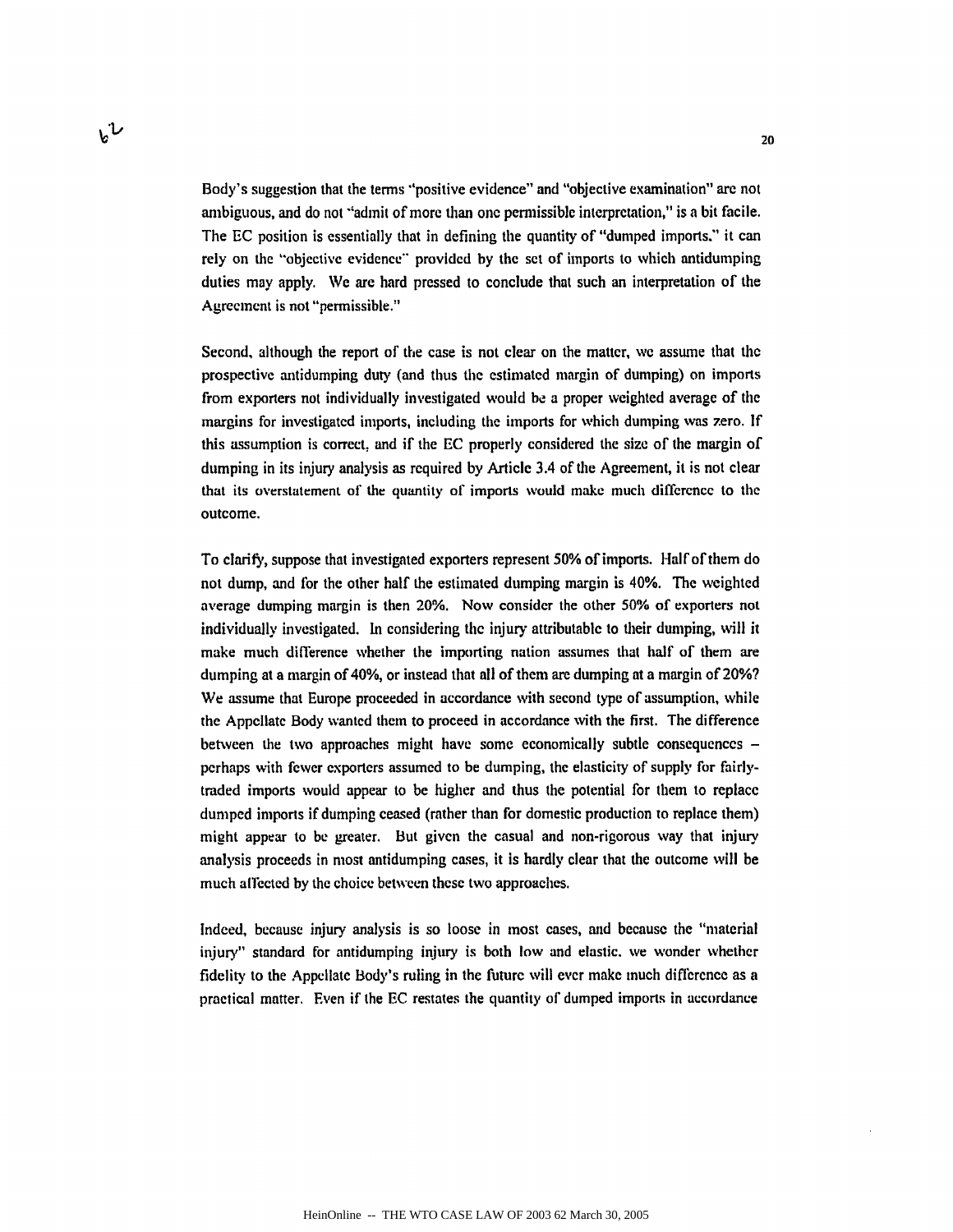with India's proposed methodology or some other that the Appellate Body will accept, it may be quite easy for the competent authorities once again to conclude that dumping is a source of material injury.

In sum, although the Appellate Body's conclusion on this issue has some appeal from an economic standpoint, its legal foundation is shaky. Further, the choice between the now illegal approach of the EC, and the approach preferred by the Appellate Body, is likely to have few consequences for future cases.

3.3 Deference to the Panel on the "Relevant Factors" Issue

The Appellate Body's deference to the panel on the question whether the EC considered all "relevant factors" in its injury analysis raises no issues of note. Deference to the "trier of fact" on factual issues is routine in many legal systems, and is certainly a central tenet of appellate review in the WTO. Absent a showing of bias or abuse by India, the Appellate Body presumed that the panel had satisfied itself on this essentially factual question, and would not allow the issue to be revisited under the guise of an argument that the panel failed to make an adequate investigation  $\epsilon$ , a "procedural" matter. We can imagine cases where a panel might so fail in its duties to investigate factual issues that a reversal of its findings might be warranted, but India did not make enough of a showing here to convince the Appellate Body, and we would have no basis for second guessing that judgment.

#### **REFERENCES**

Janow, Merit **E.** (Robert W. Staiger (2003,). European Communities **-** Anti-Dumping Duties on Imports of Cotton-Type Bed Linen from India, in Henrik Horn (Petros C. Mavroidis eds., The WTO Case Law of 2001, 115-39 (Cambridge: Cambridge University Press).

 $63$